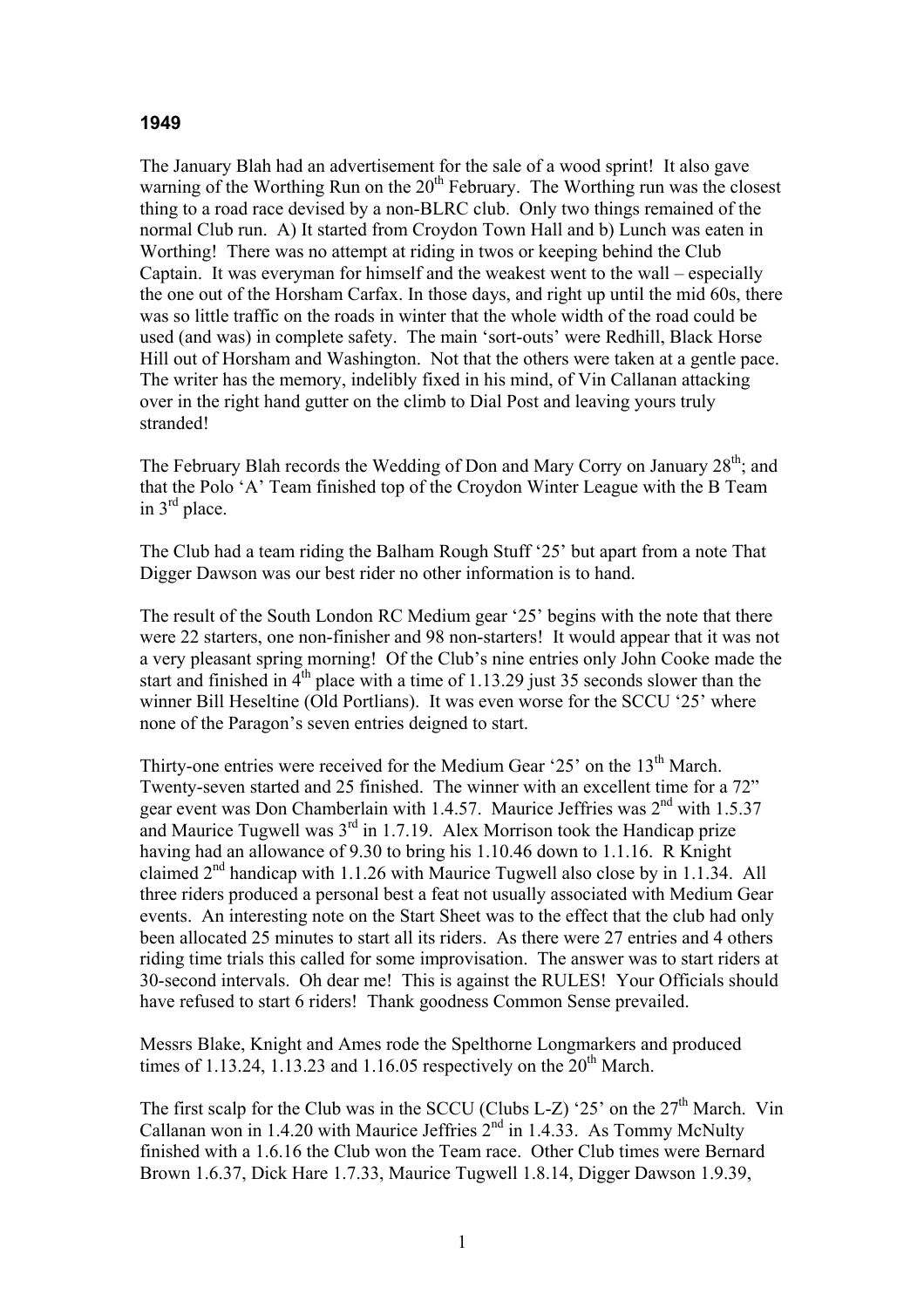Dick Croft 1.9.50, John Cooke 1.10.50, John Vallack 1.11.14, Eric Holroyd 1.11.53 and Bernard Tyrer 1.14.42. The second scalp was on the same day with the Team riding the Hayes Swifts '25'. Don Chamberlain 1.4.21, George Nightingale 1.4.55 and Ron Tugwell 1.5.51 were the winning combination. Pete Kitchiner was our  $4<sup>th</sup>$  man and even with him we would have won the Team race.

The fast men went north of Oxford on the  $3<sup>rd</sup>$  April to the Banbury Star '25'. Their efforts were not in vain. Ron Tugwell was  $6<sup>th</sup>$  in 1.5.45, Bernard Brown did 1.6.22, Pete Kitchiner 1.6.57 and Maurice Tugwell 1.8.44. This produced the goods and the Paragon took home the Team race. At home the lads were riding the Apollo Middlemarkers and Ron Stretton won this with a 1.5.55 ride. With support from Digger Dawson, 1.7, and Sid Butcher, 1.9, the Paragon won the Team race. A third team rode the Rapier '25'. George Nightingale was our best rider with 1.4.05, John Cooke finished in 1.6.28, Eric Holroyd, 1.8.26, and Don Chamberlain 1.9.20.

Next week-end was the famous Forest '25' and some of our troops went off to Essex. Although they were,  $5<sup>th</sup>$ ,  $6<sup>th</sup>$  and  $7<sup>th</sup>$  in the event (Vin Callanan 1.4.49, Bernard Brown 1.5.39 and Pete Kitchiner 1.6.30) the Medway Whs were  $1<sup>st</sup>$ ,  $3<sup>rd</sup>$  and  $4<sup>th</sup>$  and they collected the team prize. Our lads came away empty handed. Others were luckier in the Oxonian '25'. George Nightingale won in 1.1.29 with Don Chamberlain  $2^{nd}$  in 1.2.25. Ron Tugwell completed the winning Team with his 1.5.09 and his  $3<sup>rd</sup>$  Team prize of the year. Bert Chapman and Eric Holroyd also rode and finished with 1.7.02 and 1.10.34 respectively. A third team went to the south coast for the Chichester Longmarkers '25'. Our fastest rider was Harry Corby in 1.8.05 with Alex Morrison 1.10.33, R Knight 1.10.34 and Les Ames 1.13.30. No awards were taken.

Easter came and the Charlotteville '50' with it. The Paragon had three men in the top 12 riders and lost the Team race to the Medway Whs by nearly 16 minutes! Ken Joy won the event in 2.2.38 an unheard of time for an Easter tide race. Vin Callanan was  $9<sup>th</sup>$  with a 2.11.46 (including a stop with a puncture), Pete Kitchiner was 11<sup>th</sup> in 2.12.05 and Bernard Brown  $12^{th}$  in 2.12.31. These times were good enough for  $2^{nd}$ Team but that was scant compensation for the 16 minutes! Eric Holroyd also finished in 2.20.57 but Don Corry punctured and desisted on the way back from the turn whilst doing about a 2.15 or 2.16. In the Fountain '25' Don Chamberlain was getting closer to his personal best with a 1.0.45, George Nightingale showed a bit of form with 1.1.46 but Ron Tugwell improved to 1.2.48 to help the Paragon win another Team race. Tom McNulty rode the Actonia '25' on the Monday and recorded 1.2.35 and Jack Haggerty finished in 1.8.23.

There were twenty-six finishers in the Unrestricted '25' on the 24<sup>th</sup> April on a cool and misty morning around the Pound Hill course. Ron Tugwell won the event in 1.4.20 from Dick Hare, 1.5.11 and Bert Chapman 1.6.19. Bob Corby took the handicap having been given 9.30 by the Handicapper and improving by 6' on his previous best time. His 1.1.49 put him well clear of Dick Hare, 1.3.41, and Stan Lambeth 1.3.55. There were seven riders in the next minute of handicap times!

May  $1<sup>st</sup>$  and it was down to Theale for the prospect of a fast '50' on the Bath Road that, true to form, did not materialise. On a hard morning Reeves (Clyde) won the Fulham Whs '50' in 2.12.05. Bernard Brown was  $3<sup>rd</sup>$  with a 2.12.59 ride. Pete Kitchiner 2.15.42, Don Corry 2.22.13 and Stan Butler 2.22.23 were our other finishers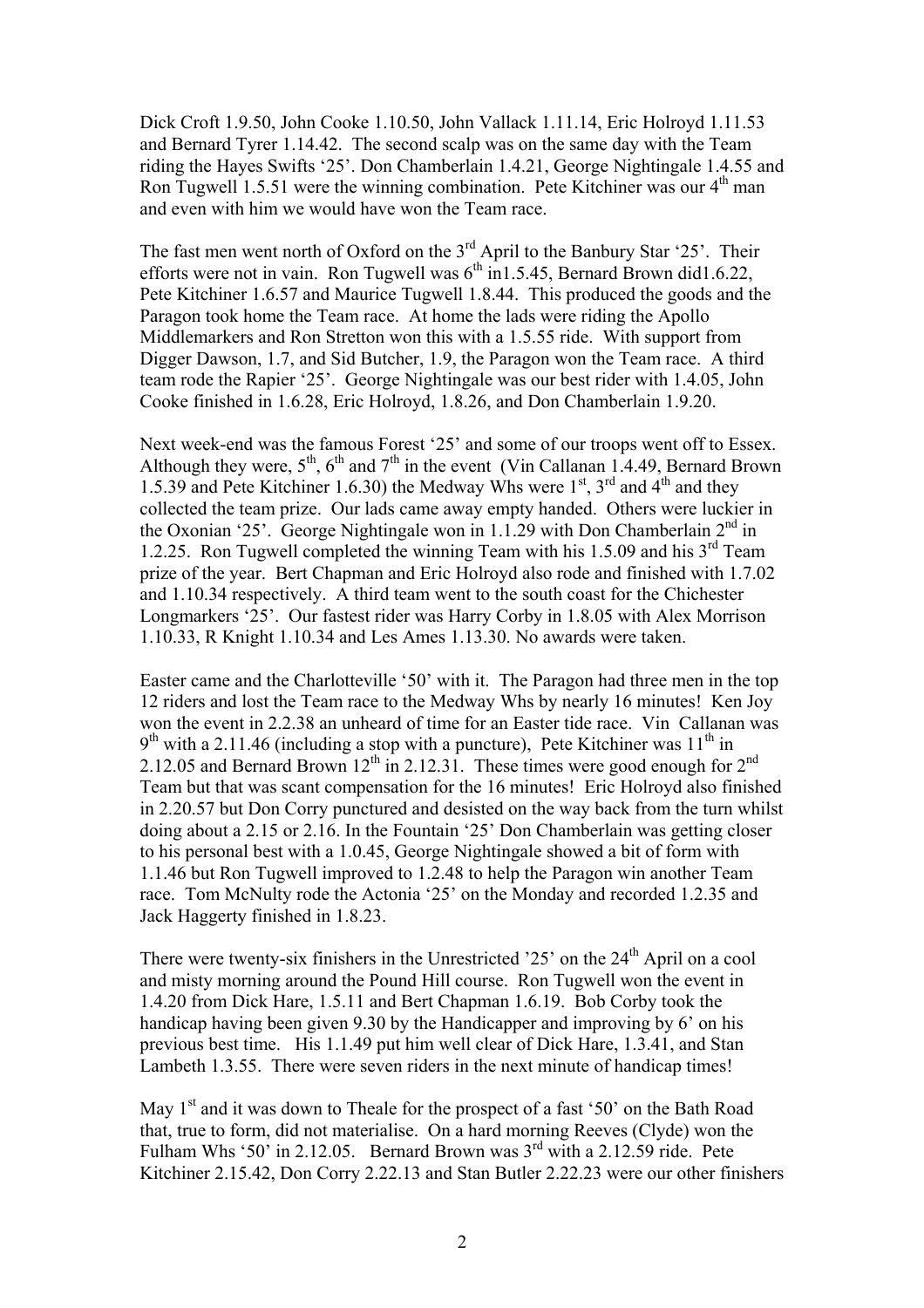but they were still quick enough to take  $1<sup>st</sup>$  Team award even with these comparatively slow times. Vin did not finish after collecting his  $4<sup>th</sup>$  puncture of the year. The wind that was so unhelpful on the Bath Road was much more suitable for the A11 Bishops Stortford course used for the University Tandem '30'. Chamberlain and Nightingale paired up to collect  $2<sup>nd</sup>$  place with a 1.4.23. This was recognised as a Club record. The Tugwell brothers finished in 1.7.25 and John Cooke and Norman Bonner (former Record holders) also rode to see if it still hurt as much and proved that it did finishing in 1.9.05. Sid Butcher rode the Rodney Middlemarkers '25' and finished in 1.6.33. Another team rode the SCCU  $2^{nd}$  Class '25' P Dixon was our best rider in 1.9.17 with Alex Morrison 1.10.33 and Les Ames 1.12.58.

The May Blah reports that the A Team rode over against the Vegetarians and the B Team beat the Wren Wheelers in the 1<sup>st</sup> round of the National Team Pursuit Championship. A Pressure lamp has been bought for the Track Cabin – no electricity supplied in those days! Also Tommy McNulty and Jack Proctor won the first big Madison at Herne Hill. Four riders rode the 1<sup>st</sup> round of the Surrey 4000m Individual Pursuit and were successful. They were John Cooke, George Nightingale, Ron Stretton and Ron Tugwell. Stan Harrison got married on the 28<sup>th</sup> March

The following week-end the Club broke a Record. Not for speed but FIVE teams were in action around the country – and failed to collect a single Team win! George Nightingale and Don Chamberlain both did 1.2's (19 and 25 respectively) in the De Laune '25' with Ron Tugwell giving his usual support with a 1.4.01. In the Middlesex RC '25' Pete Kitchiner came  $6<sup>th</sup>$  in 1.2.34, Vin Callanan 7<sup>th</sup> with1.2.35, Bernard Brown did 1.3.06 and Don Corry 1.9.36 but that was 2' too slow for the Team race. Ron Stretton was 2<sup>nd</sup> in the Clarence Whs Middlemarkers '25' with a 1.4.08 that took him out of that class for future competition and John Vallack finished in 1.9.38. Harry Corby clocked 1.5.43 in the Leo  $25^\circ$  for  $3^{\text{rd}}$  in the Handicap section. He was backed by Bill Arnold, 1.9.29, and Alex Morrison, 1.11.10. Dick Hare and sundry others went down to Trowbridge and Dick was  $7<sup>th</sup>$  with 1.6.29, Dick Croft 1.10.45, John Diplo 1.11.06 and Les Ames 1.14.01. Meanwhile Stan Butler was up in the Midlands, probably visiting Fort Dunlop, and had entered the Warwickshire RC '50'. He finished with a time of 2.13.40.

In the Surrey Centre Championships Ron and Maurice Tugwell won the Tandem Sprint from Ron Stretton and Don Hunnisett (Addiscombe). In the 4000m Individual Pursuit George Nightingale was  $1<sup>st</sup>$  and Ron Stretton  $2<sup>nd</sup>$ .

In the London Centre Championships Tommy McNulty was  $2<sup>nd</sup>$  in the 25 miles Tandem paced event. Pete Smith won the Dunlop Novices Sprint Cup.

It was back north of the river for the Marlboro Tandem '50' on the  $15<sup>th</sup>$  May. Unfortunately it was not quite a repeat of last year as Vin Callanan and Bernard Brown whilst covering the distance in 1.50.52 (just over 27 mph) were beaten by 7 seconds. The perpetrators were Ayton and Edwards (Eagle RC). Pete Kitchiner and Don Corry finished in 1.55.24 but again a disappointment, as this was only good enough for 2<sup>nd</sup> team behind the Medway Whs. The Dave London Trophy had twentyeight finishers and leading them home was George Nightingale with 1.13.36 that is NOT listed as a Club Record although it is written as such in the 'RAG'. (About this time the Club Records went from being the best times done in Club Events, or any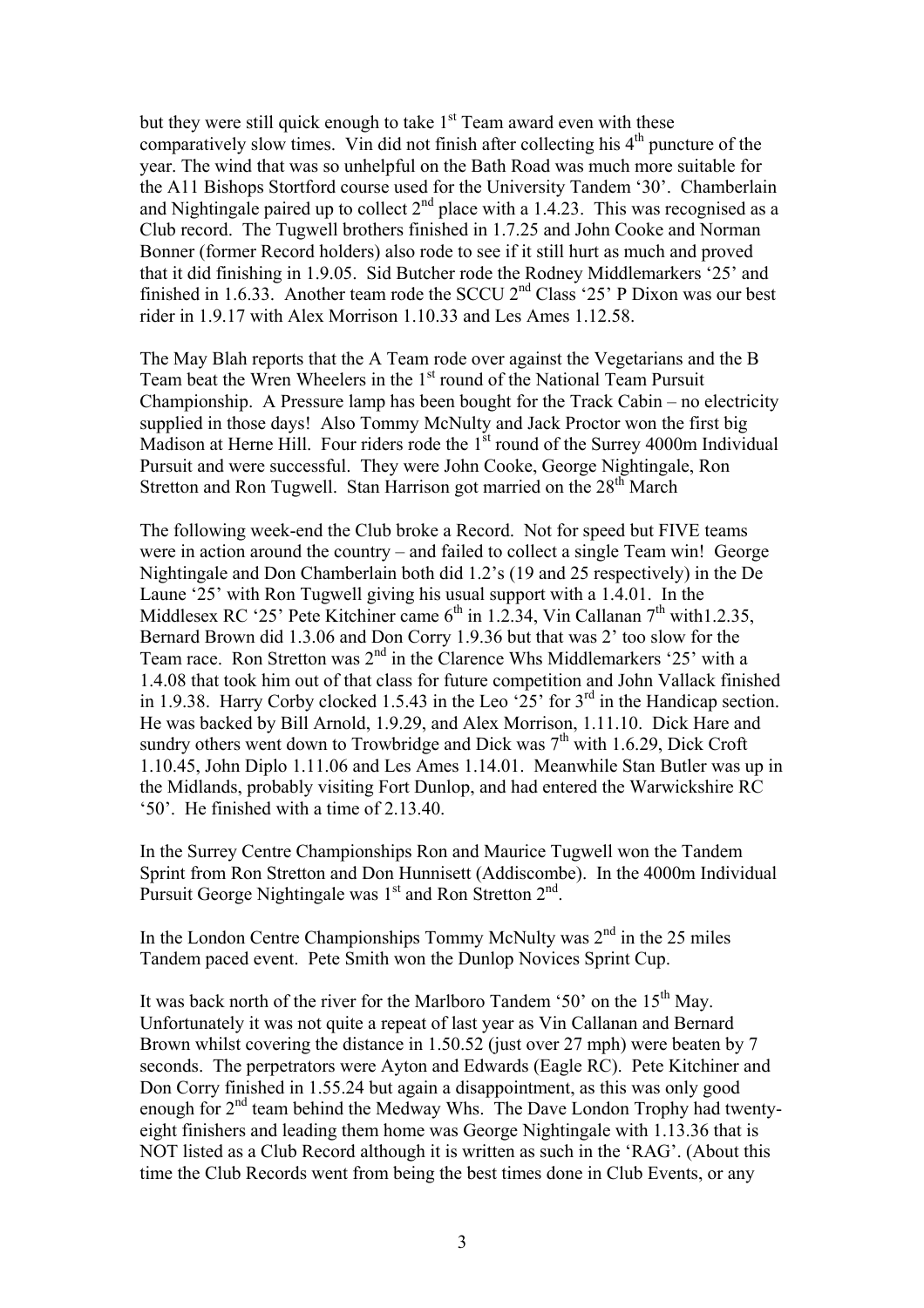event where the rider had paid to ride for a Standard, to the best times done in any Open, Association or Club event). Don Chamberlain was 2<sup>nd</sup> in 1.14.29 and Dick Hare  $3<sup>rd</sup>$  in 1.15.27. Doug Godfrey won the handicap thanks to a 10 minutes allowance giving him a time of 1.10.50. Peter Dixon was  $2<sup>nd</sup>$  in 1.11.36 and E Lathwell  $3<sup>rd</sup>$  in 1.11.42. Once again seven riders were grouped in the next minute of handicap time

Back to Theale for the 2<sup>nd</sup> May and the Yiewsley '50'. Unfortunately Bernard Brown was unable to start. Vin Callanan finished 5<sup>th</sup> with a 2.8.10 ride and although Pete Kitchiner 2.11.08 and Don Corry 2.18.48 were in support they were not good enough to win the Team race. Another ten racers were entered for the SCCU '50'. Although the race was won by Hill (Kentish Whs) in 2.10.03 the Paragon men were close behind. The times were George Nightingale 2.10.44, Ron Tugwell 2.11.40, Dick Hare 2.11.53, Bert Chapman 2.12.54, Stan Butler 2.15.05, Sid Butcher 2.17.48, Ron Stretton 2.18.50, John Vallack 2.20.14, Bill Diplo 2.21.42 and Bernard Tyrer 2.26.19. The Paragon won the Team award. The shorter distance men had gone off west of London for the WLCA '25'. Arthur Sharp was fastest of our riders in 1.5.01 followed by Harry Corby 1.5.48, E Lathwell 1.10. 41, Les Ames and Alex Morrison, both did 1.10s, and R Knight 1.13.45.

Next event was the Catford '50' and a correctly dated Result Sheet. It also tells us that the Paragon were not at strength as no mention is made of them on the list of Prizewinners. Dick Hare 2.11.27.Stan Butler 2.14.34 and John Vallack, 2.18.10 were in the Team but they were 1.30 too slow for the Team Race. Another Team rode in the Medway Whs '50' and again Bernard Brown was unable to start. This left Vin Callanan in  $5<sup>th</sup>$  place with 2.8.58, Pete Kitchiner 2.11.13 and Don Corry 2.22.01 to carry the Flag. As the Medway supplied the first three finishers there was no hope for the Team prize. Bernard Tyrer was our only finisher in the Bon Amis '50' with a 2.21.30 ride. Sid Butcher was another individual in the Kingston Hilly '73' where he finished in 3.20. The fast men rode the Middlesex Clarion '25'. Don Chamberlain was our fastest rider in 1.2.08 Ron Tugwell finished in 1.3.42, Arthur Sharp 1.3.43 and Harry Corby 1.10.17. No awards are mentioned in the Record books.

Fryco Cup day was the  $5<sup>th</sup>$  June with seventeen riders facing the Timekeeper. Twelve of them managed to reach the Finish that makes one think it was not a good day for racing. Bert Chapman has the fastest time with 2.16.52. Harry Corby was  $2<sup>nd</sup>$  in 2.19.19 and Sid Butcher  $3<sup>rd</sup>$  in 2.22.10. Maurice Tugwell won the handicap with 2.9.31 from Harry Corby 2.10.19, and R Knight 2.10.32. Once again the course used was the one that goes east through Lingfield to Dencross and showed up those that only ride and train on the Brighton Road. Although marshalled by Paragon, the Oval CC and Sydenham Whs there were still quite a number who strayed from the course losing various amounts of irreplaceable time. The longer distance men went back yet again to the Bath Road for the Calleva '100' and success! Vin Callanan winning in 4.23.03 from Possart (Birchfield) 4.24.06 and Derbyshire (Calleva) 4.27.15. He was backed by Stan Butler, 4.38.00, and Don Corry, 4.53.49, but the trio were not quick enough for the Team race.

Next week was better in the Kingsdale '50' and the reward of a fast morning. At the turn Vin Callanan was fastest in 1.3.15, Pete Kitchiner 1.4.12 was in 2<sup>nd</sup> place. Bert Chapman took 1.7.23, Bernard Brown 1.8.15 and Don Corry 1.9.15. Coming back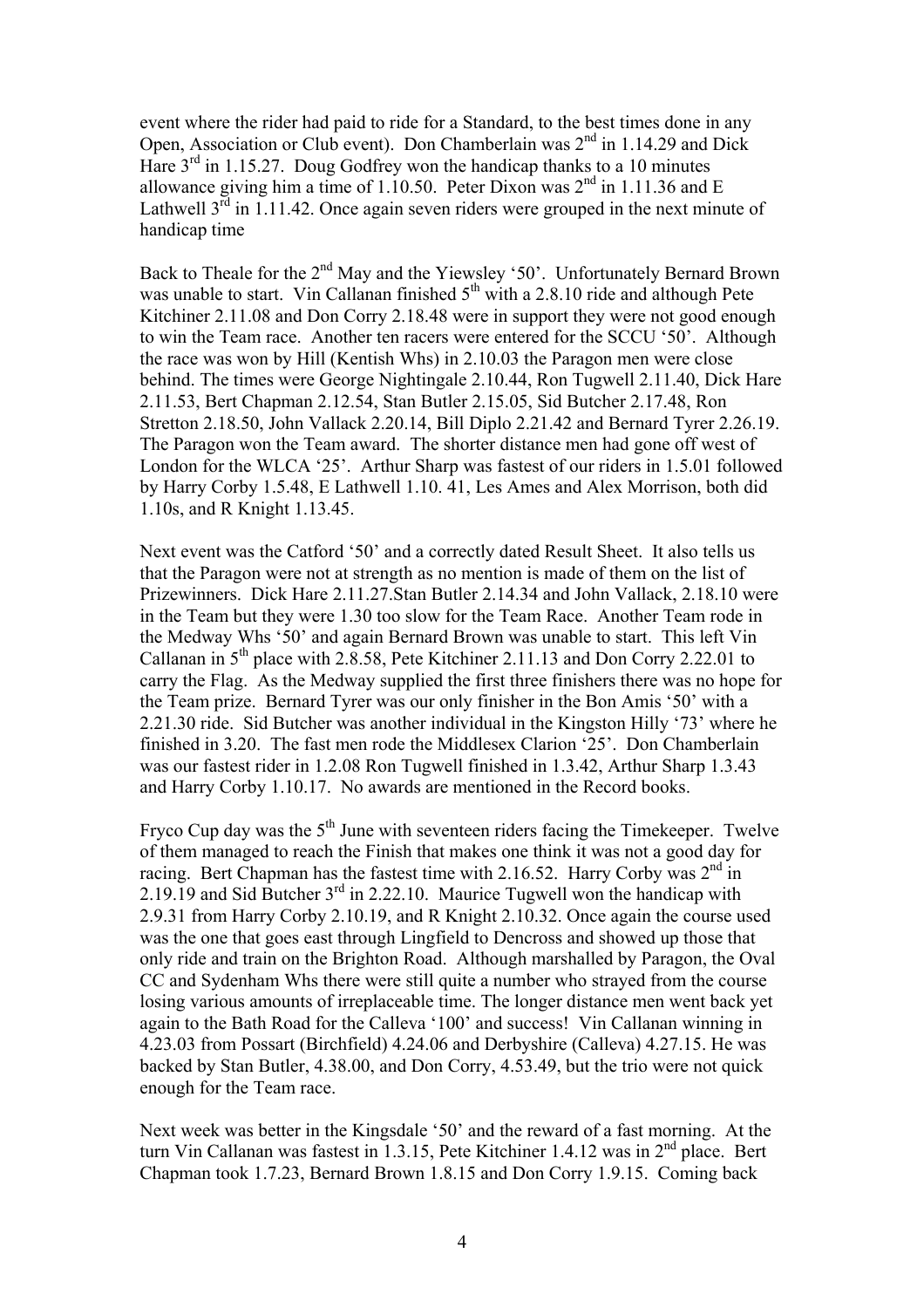was a little quicker and Vin reached the Finish in 2.4.22 to win by 2.13 but not from Peter. Wright (Canterbury) came back faster than our Mr. Kitchiner and pipped him by 14" for  $2<sup>nd</sup>$  place with 2.6.35 and 2.6.49 respectively. Bert Chapman maintained his pace to finish in 2.13.08 and Don Corry 2.16.45. Once again this was sufficient for the Paragon to win the Team race. Our very fast men went off to ride the National '25' miles Championship and to produce some fast times. George Nightingal broke the hour to finish in 59.49, Don Chamberlain just missed with 1.0.52 and Eric Holroyd finished in 1.2.47. It was Ron Tugwell who had the bad luck. He finished with a 1.2.34 but there is a note to say that he lost 2.50 but it does say where or when. Without that penalty he would have had a '59' to his credit. Lesser mortals took part in the Ealing Paragon '30'. Arthur Sharp was our fastest rider in 1.16.47 being backed up by Harry Corby 1.19.54 and Maurice Tugwell 1.19.59. In the Anerley Longmarkers Terry Dixon finished in 1.8.33, Bob Corby 1.11.14 and E Lathwell 1.11.49.

In June the Track Secretary reported that the Club had entered two teams in the National Team Pursuit but unfortunately the 'B' Team were well beaten by the Willesden. However the 'A' Team made amends by beating the London Centre Champions in the  $2<sup>nd</sup>$  Round by 5.9.6 to 5.12.0. A Team will also be entered in the WLCA Team Pursuit Championships. The Tugwell Brothers, Ron and Maurice won the Surrey Centre Tandem Sprint with Ron Stretton 2<sup>nd</sup> but partnered with Don Hunnisett of the Addiscombe. George Nightingale won the 4000m Pursiot with Ron Stretton 2<sup>nd</sup>. In the London Centre 25miles Tandem paced event Tommy McNulty came 2nd. Jack Haggarty is riding well in the Handicaps and Pete Smith won the Dunlop Novice Sprint Cup. The Club has won its first League Match of the Season.

Don Chamberlain, George Nightingale and Ron Tugwell won the Team race in the Alton '30' on  $19<sup>th</sup>$  June and broke Competition Team Record with an aggregate of 3.42.43. Their times were Don 1.13.10, George 1.14.00 and Ron 1.15.33. Arthur Sharp also finished with 1.18.46. Ninety-one riders sent in a form for the De Laune  $100'$  on the 19<sup>th</sup> June and were rewarded with a warm and pleasant day for racing. Pete Beardsmore (Medway Whs) won with a 4.22.15 but our Pete Kitchiner was not far back with a 4.25.27 ride. Vin Callanan 4.32.29 and Stan Butler 4.36.31 were our other counters and we duly won the Team race even though Don Corry was unable to start and Bernard Brown failed to finish. The Juniors had '10' on the same day but only four rides took part. K Tooley was best in 25.52, R Kingsmill  $2<sup>nd</sup>$  in 28.12 and H Pothercary  $3<sup>rd</sup>$  in 30.10.  $4<sup>th</sup>$  was A Fishwick in 32.34, whose father was a member of the Paragon back in the 20s. E Lathwell rode the Slough '50' and recorded a 2.33. The Kentish Whs held their '100' that morning as well. Sid Butcher was best Paragon with 4.51.06 followed by John Vallack, 4.55.19, Bernard Tyrer 5.14.31 and John Parsonson 5.21.35. Yet another team rode the Kingston '25' Maurice Tuqwell finishing with a 1.6.12 and John Diplo and Harry Corby both doing 1.7s.

As a change of scene the fast men went down to the south coast to ride the Chichester '50' on the  $26<sup>th</sup>$  June. Ken Joy (Medway Whs) was in fine form and won with 2.1.05 to set a new course and event Record. However all was not lost as Bernard Brown came home in 2.5.23 for 3rd place, Don Chamberlain was 4th in 2.5.41 then Vin Callanan, 2.7.07 for  $6<sup>th</sup>$ , completed the Team and they collected the Team race beating the Medway Whs by 42". On the same day George Nightingale, 2.11.16, Stan Butler, 2.11.17, and Bert Chapman, 2.13.16, won the Team race in the SCCU '50'. In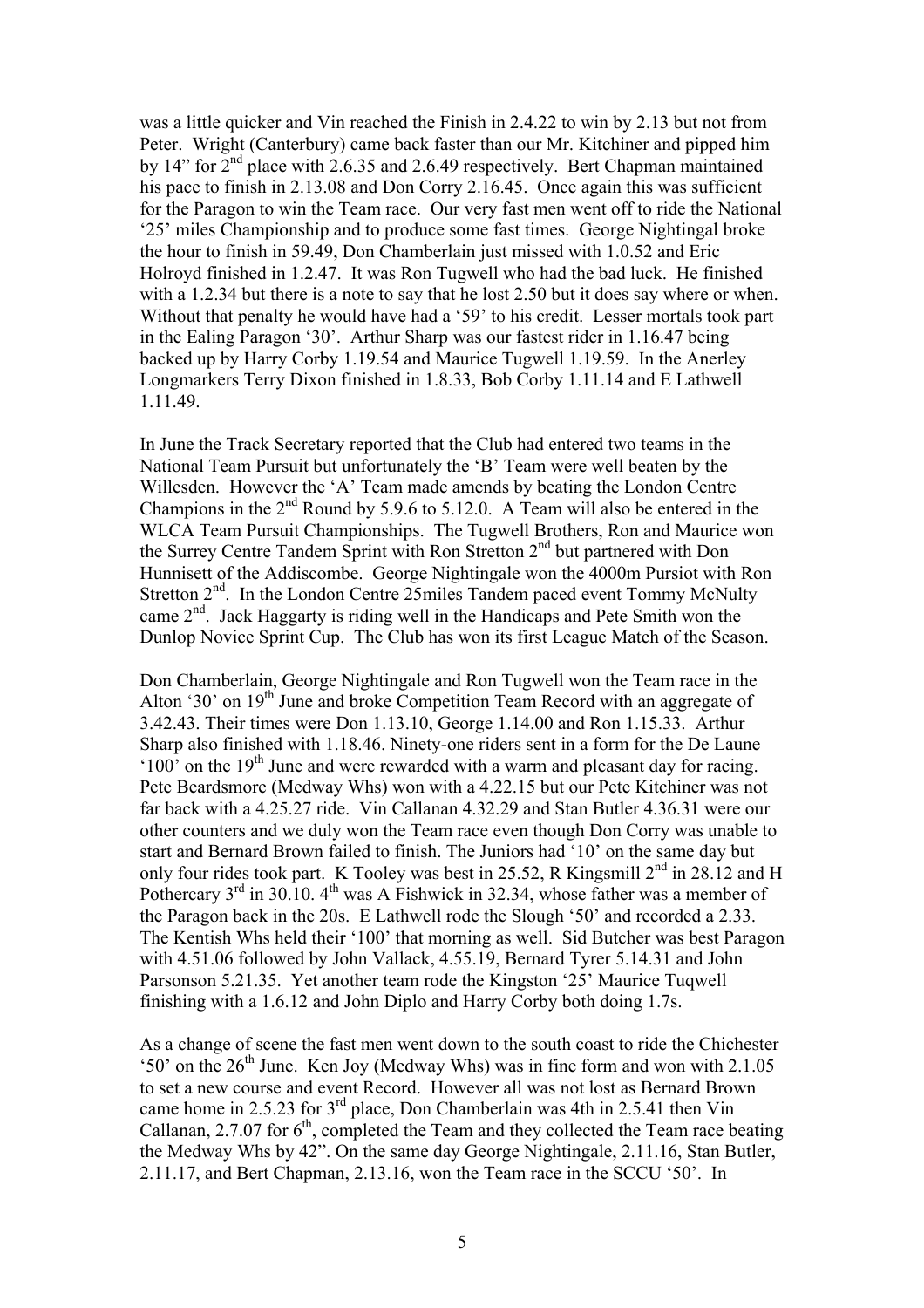another '50' Maurice Tugwell led the Paragon riders with a 2.14.28 in the Vegetarian event. Sid Butcher finished in 2.15.41 and Harry Corby 2.19.55.

The National Championship '50' was held on the North Road in 1949 starting at Biggleswade and heading north. The Paragon had seven riders accepted but although 5 of them finished in the Top 20 they failed to get a sniff of the Team Race by 7.30! At the 12½ miles point Ken Joy (Medway Wh s) was leading in 28.53. Don Chamberlain was lying 4th at 40", Vin Callanan at 1.22, Pete Kitchiner at 1.30, Ron Tugwell at 1.35, Bernard Brown at 2.04, George Nightingal at 2.47 and Don Corry at 3.00. By the turn at 25 miles Ken Joy, 57.08, was still leading by 20" from Simpson (Midland C & AC) and 30" from Beardsmore (Medway Whs). Our lads were back a bit; Vin was at 2.37, Pete at 2.44, Ron at 3.10, Don (whose time must be incorrectly recorded) dropped to 24th at 3.24, Bernard at 4.33, George at 5.00 and Don Corry at 5.10. Back to the 37½ miles point and Joy had lost his lead to Simpson 1.30.06 to 1.30.25. Don Chamberlain was 'back' to  $6<sup>th</sup>$  at 2.14, Vin was at 4.49, Pete at 5.09, Ron at 5.24, Bernard at 5.40, George at 6.33 and Don Corry at 8.11. At the Finish Simpson had pulled out to win in 2.2.14 beating Joy by 1.08. Don Chamberlain finished in a very creditable  $5<sup>th</sup>$  place with a 2.5.32 ride. Vin Callanan was  $11<sup>th</sup>$  in 2.9.15, Pete Kitchiner  $13<sup>th</sup>$  in 2.9.26, Bernard Brown  $14<sup>th</sup>$  in 2.9.45. Ron Tugwell 'died' over the last 10 miles to finish  $20^{th}$  in 2.11.20, George Nightingale was  $23^{rd}$  in 2.12.25 and Don Corry  $47<sup>th</sup>$  in 2.16.15. This enabled the Paragon to collect  $2<sup>nd</sup>$  Team award. A point to be remembered is that six of the seven the Paragon riders were moving up over the last 12 miles. Whilst losing time to the winner they did not lose as much as their fellow competitors. On the same day Stan Butler rode the Wyndham RCC '50' and came  $7<sup>th</sup>$  with a 2.10.53. Also being held was the Walter Moon '50'. The Paragon had twelve riders of whom Dick Hare was our fastest rider with 2.13.00, Sid Butcher was  $2<sup>nd</sup>$  in 2.15.34 and John Vallack  $3<sup>rd</sup>$  in 2.17.27. S Lambeth won the Paragon handicap in 2.4.30 from R Knight 2.5.36 and Bill Diplo 2.8.18. There is no record of the Team result in the event proper.

July 9<sup>th</sup> and 10<sup>th</sup> was Catford 24 hour week-end and although we had a Team entered and they had a better day than 1948 two of the three fell by the wayside. It was left to Dick Hare to pull out the stops and he did the business! He ran out time in  $3<sup>rd</sup>$  place with 420.734 miles and a new Club Record. Not a bad ride indeed!

The BBAR contenders went down to the New Forest for the Southampton Whs '100' and this turned out to be a battle of the 'Giants'. By 37¼ miles Whitmarsh (Southampton Whs) was in the lead with a time of 1.36.39. Enfield (Medway Whs) and Vin Callanan were equal  $2<sup>nd</sup>$  at 28" Jackson (Medway) was  $4<sup>th</sup>$  at 1.59, Pete Kitchiner  $5<sup>th</sup>$  at 2.09, Joy (Medway) at 2.28, Bernard Brown at 2.59, Brown (Salisbury) at 3.03, Stan Butler at 3.07 and John (Southampton) 3.09. The rest of the field were already at least 5 minutes back. By 50 miles Whitmarsh was still leading in 2.9.50 and Enfield and Callanan were still tied for 2nd place at 33". Kitchiner was  $4<sup>th</sup>$  at 2.30, Joy 5<sup>th</sup> at 2.50 and Jackson 6<sup>th</sup> at 2.55. Then there was a small gap back to Bernard Brown at 4.32, Jones 4.50, Stan Butler 4.52 and the other Brown 4.54. In the second 50 miles it was Whitmarch, 4.24.39, who weakened the most being passed by both Enfield (4.22.36) and Joy (4.24.25). Vin (4.29.31) also did not finish as well as Pete Kitchiner (4.27.11) and Bernard Brown (4.29.51) and the Paragon lads finish  $4<sup>th</sup>$ ,  $5<sup>th</sup>$  and  $6<sup>th</sup>$ . Unfortunately the Medway had  $1<sup>st</sup>$ ,  $2<sup>nd</sup>$  and  $7<sup>th</sup>$  so they collected the Team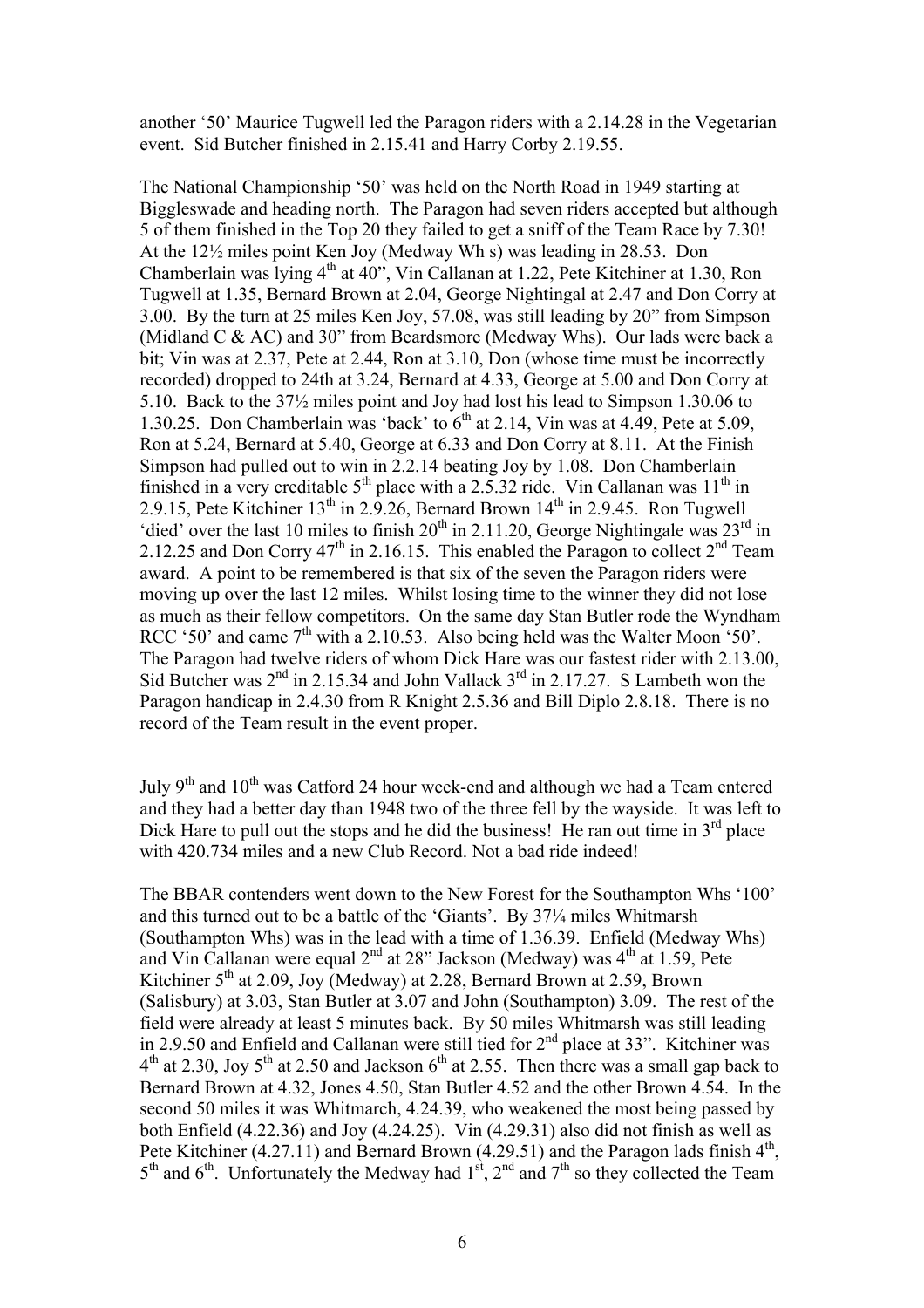race. Stan Butler completed the course in  $8<sup>th</sup>$  place with a 4.35.50 ride. There were only 2 riders in the next 10 minutes!

Nearer home Bert Chapman finished the Velma '50' in 2.13.24 but won no prizes. Messrs Chamberlain, 1.0.37, Nightingale, 1.1.03, and Tugwell R, 1.2.51 rode the Basingstoke '25' and won the Team race.

The Open '50' was again run on the Bath Road and the honour of starting at No.1 was 'given' to Maurice Tugwell. Vin Callanan was fastest to the turn in 1.2.11; Pete Kitchiner took 1.3.04, Bert Chapman 1.4.31, Bernard Brown 1.4.48, Stan Butler 1.5.27, Maurice Tugwell 1.6.31 and Don Corry 1.6.46. Vin held his advantage all the way home and crossed the line in 2.5.56. Pete Kitchiner was equal  $5<sup>th</sup>$  in 2.8.13 and Bernard Brown completed the winning Team with a 2.10.01. The other Paragon times were Bert Chapman 2.12.2, Stan Butler 2.12.28 and Maurice Tugwell 2.20.42. Unfortunately Don Corry punctured and retired on the return leg. The faster or short distance men rode the Folkestone '25' and again Messrs Chamberlain, 1.0.28, Nightingale, 1.0.29, and Tugwell R, 1.2.36, won the Team race. Arthur Sharp was also competing and he finished with 1.4.04. Bill Arnold, 2.19.07, and Bernard Tyrer, 2.21.09, finished the Rodney 2nd Class '50'.

On the 24<sup>th</sup> July the Paragon won three Team races one each at 25 miles, 50 miles and 100 miles. Combined with the SCCU '100' the Paragon had six riders in the Goss Green Cup. Stan Butler led them home in 4.39.22. He had nearly 5 minutes in hand over Dick Hare, 4.44.19, and Sid Butcher was 3<sup>rd</sup> in 4.45.42. The Club Record books give Sid Butcher as winning the Handicap but no other details and in the event proper Sid collected  $2<sup>nd</sup>$  in the Handicap section. Stan Butler was  $2<sup>nd</sup>$  in the Open event beaten by Quiddington (Dartford Whs) whose 4.34.59 was 4.23 faster than Stan's time. Nevertheless with Dick Hare's 4.44.19 and Sid Butcher's 4.45.42 the Paragon won the Team race. It was not a good day for racing as there were 12 non-starters and 26 non-finishers from a field of 86.

Meanwhile the 'A Team' rode the Belle Vue '50' and did not disgrace themselves. Vin Callanan turned in 1.4.07, Pete Kitchiner 1.4.27 and Bernard Brown took 1.4.51 as compared the leader and eventual winner Fowler (Tees-side Clarion) effort of 1.2.42. Fowler held his advantage to the line, which he crossed in 2.4.27. Bernard was  $6<sup>th</sup>$  in 2.7.49, Vin 9<sup>th</sup> in 2.8.30 and Pete  $11<sup>th</sup>$  in 2.9.25. This was however good enough to win the Team race. For the fourth time this season the Chamberlain, Nightingale and Tugwell R trio won a Team race. This week it was in the Bellingham '25' and to add to the glory Don Chamberlain broke the Hour for 25 miles with a 59.43 to set a new Club Record. George finished with 1.0.39, Ron with 1.3.10 and Arthur Sharp 1.3.34. In the Lancing Longmarkers Bob Corby was our best man in 1.7.18 with B Taylor 1.10.02, R Knight, 1.10.37 and H Pothcary 1.11.24 that also gave him  $2<sup>nd</sup>$  on Handicap.

August  $1<sup>st</sup>$  was Bank Holiday Monday and Bath Road '100' day. It was also a very close result. The atmosphere was electric from moment times came back from the first Turn. Last year only 2 riders reached that point within one hour. This year 23 of those that completed the course were under the hour yet the fastest rider, Whitmarsh (Southampton Whs), only took 58.23. Another 20 were in the next minute. It was indeed a very open race. Pete Kitchiner turned in 58.53, Bernard Brown was way down the order with 1.0.27 and Stan Butler was 3 seconds slower. Vin Callanan also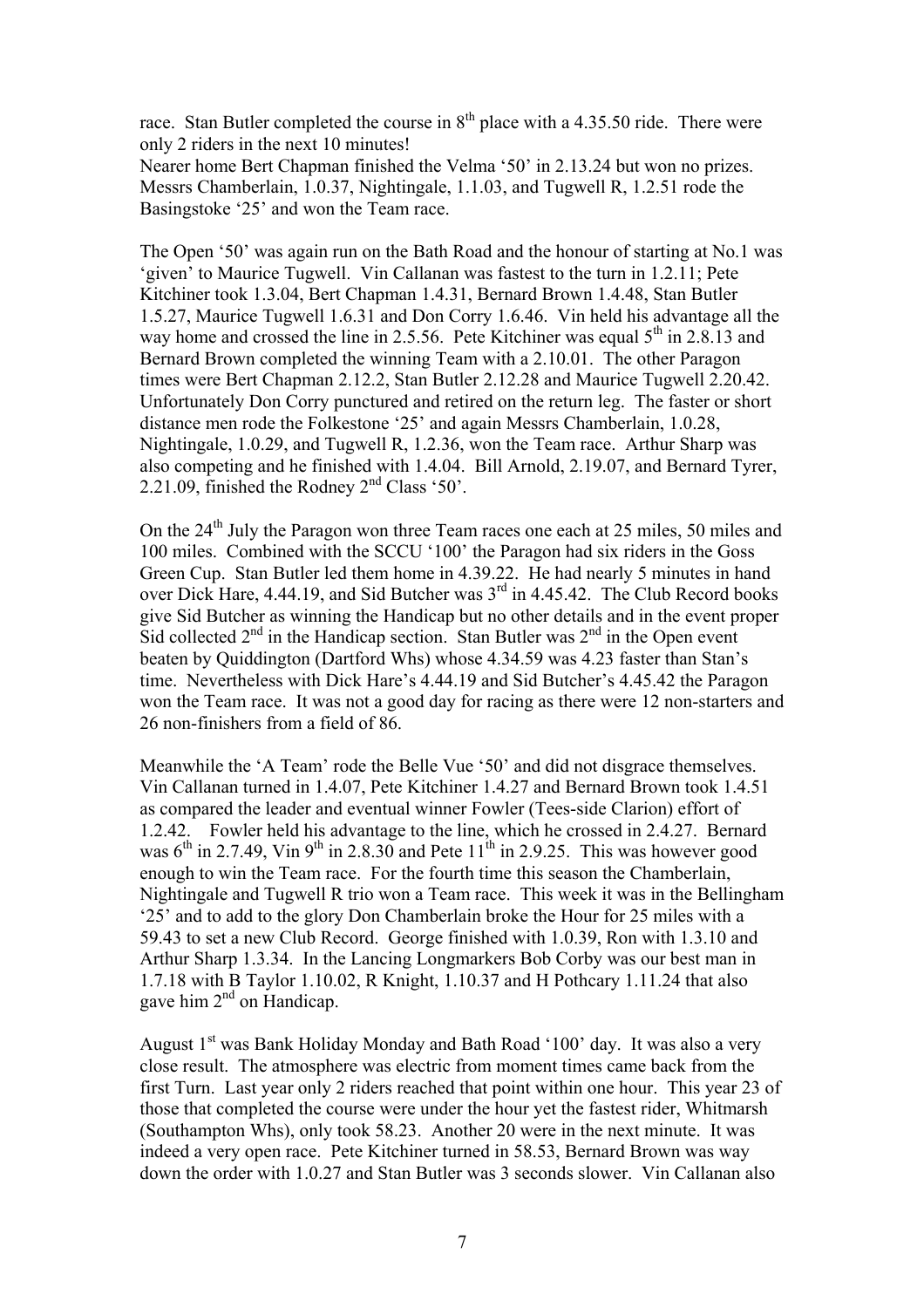started but failed to finish. The way back through the Finish and out onto the Bath Road was much harder with Haslam (Lancashire RC) being fastest to the 50 miles point in 2.8.34 (nearly 3.30 slower than last years fastest split time). Pete Kitchiner was  $8<sup>th</sup>$  at this point in 2.9.58; Bernard took 2.12.15 and Stan 2.14.18. There were still 15 riders with 2.30 of the leader at this point.

Out to the turn into the nagging south-westerly wind and a surprise at the Turn. Ken Joy (Meday Whs) was then in the lead turning in 3.15.25. 'Tiny' Thomas (Yorkshire RC) was  $2<sup>nd</sup>$  in 2.16.24 but there were still 12 riders within 3.30 of the leader and that is nothing at the tail end of a 100 miles event. Pete turned at  $3.17.39$  for  $6<sup>th</sup>$  place; Bernard took 3.19.55 to the Turn and Stan 3.25.34. Back through Hungerford, Speen, Newbury and Thatcham with a tail wind and everything to play for! At the Finish it was Haslam with the fastest time of 4.20.17 beating Baines (Lancashire CC) by 31" and Roy Enfield (Medway Whs) by 33". Pete Kitchiner finished  $8<sup>th</sup>$  with 4.22.27 and Bernard Brown put in the storming return to finish  $9<sup>th</sup>$  in 4.22.59. Stan came in more sedately in  $4.32.58$  for  $40<sup>th</sup>$  place. We did not get the Team race as the Medway Whs were  $3^{\text{rd}}$ ,  $4^{\text{th}}$  and  $5^{\text{th}}$ . It would have needed a 4.17 from Vin to collect that award for a second time in a row.

In other parts of the country Don Chamberlain was collecting fastest time award in the Gainsford '50' with a 2.5.48 and with backing from Ron Tugwell, 2.10.16, and Arthur Sharp 2.13.05 the Team race was ours! The Team riding the Camberley '25' did not do so well as two of the three riders had la late start. Terry Dixon did 1.7.01 whilst Les Ames, 1.11.11 and Bill Arnold 1.13.26 both lost 1.30. No awards were taken.

Back to normality for the next week-end! One Team was riding the Dragon '50' and Bernard Brown made 3<sup>rd</sup> place with a 2.6.09 ride. He was backed by Vin Callanan, 2.10.07 and a personal best from Maurice Tugwell of 2.13.15 that enabled the Paragon to win the Team race and Maurice to collect  $3<sup>rd</sup>$  on handicap. Another Team race came our way in the South Eastern RC 12 hours event. The race was won fairly comfortably by Alf Hill (Kentish Whs) who led the race throughout. He was inside 3 hours at 69 miles whilst our riders were some way adrift. Stan Butler came through in  $3<sup>rd</sup>$  place 8.29 behind; Sid Butcher was  $10<sup>th</sup>$  at 16.27, Dick Hare at 18.00, John Vallack at 21.46 and John Parsonson was at 28.39. By 127 miles Hill had extended his lead to 12.01 over Stan and 24.07 on Sid with the others well back. Two hundred miles done and Stan had dropped a little more time to pass this point 14.04 adrift but still in  $3<sup>rd</sup>$ place. Sid had moved up to  $6<sup>th</sup>$  but was 31.38 behind. At 'close of play' Hill had covered 247.918 miles, Stan Butler 243.757 for  $3<sup>rd</sup>$  place but Sid  $14<sup>th</sup>$  with 230.784 miles, John Vallack  $35^{th}$  with 221.722 mile and John Parsonson  $48^{th}$  with 216.344 miles enabled the Paragon to take the Team race. Don Chamberlain was  $3<sup>rd</sup>$  in the Leo RC '30' with a 1.12.45 for a new Club Record. With Arthur Sharp finishing in 1.15.53 and Ron Tugwell 1.14.53 the Paragon were 2nd Team. In the Bec 2nd Class '25' Terry Dixon did a not second-class 1.4.50, Bernard Tyrer 1.6.17 and Bill Arnold 1.10.17.

Down on the Portsmouth Road for the Scratch '25' on the 14<sup>th</sup> August and it was Stan Butler who produced the fastest time. As this day was his wife's birthday we suppose he had to make amends somehow! Stan crossed the line in 1.4.45 with Peter Dixon  $2<sup>nd</sup>$  in 1.6.26, Harry Patmore  $3<sup>rd</sup>$  in 1.6.39 and Bob Corby  $4<sup>th</sup>$  in 1.6.44. Meanwhile the 'A' Team were riding the South Western RC 12 hours event and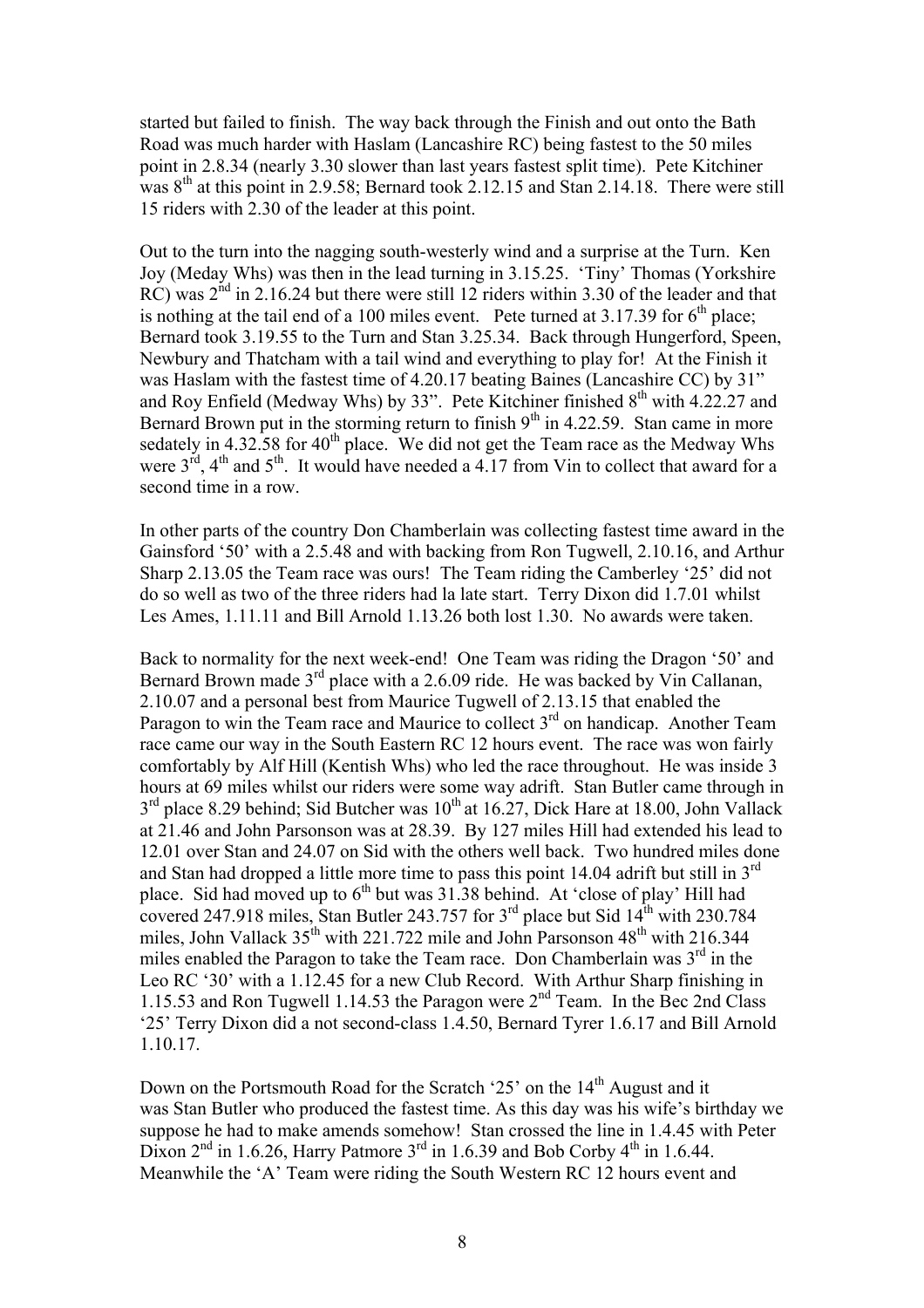collecting another Team award. Bernard Brown was  $2<sup>nd</sup>$  in the event just getting the better of Vin Callanan. Bernard with 1324 yards to add to his 247 miles while Vin 'only' covered 905 yards. Pete Kitchiner made up the Team with 241 miles 899 yards. A further scalp was obtained in the Ealing Paragon '25' where Don Chamberlain finished in 1.0.22, Ron Tugwell 1.2.59 and Arthur Sharp 1.3.13 to win the Team race.

Five Club riders went back down to the Bath Road for the Westerley '100' but it was not a good day for the Paragon. Vin Callanan and Pete Kitchiner packed before reaching the 50 miles checkpoint. Stan Butler was faster than Bernard Brown to that point and shortly after Bernard also desisted. Dick Hare was also ploughing a lonely furrow near the front of the field. Stan finished in  $4.38.58$  for  $25<sup>th</sup>$  place and Dick Hare  $4.39.12$  for  $26<sup>th</sup>$ . Least said soonest mended I think for that week-end but we do have three copies of the Result in our archives! It was much better at the Old Kent '25'. In this event Don Chamberlain just missed 'going under' with a 1.0.03, Ron Tugwell did 1.2.18 and Arthur Sharp 1.2.50 to take the Team race. In the WLCA '50' Bert Chapman was the fastest Paragon rider with 2.15.32. Bernard Tyrer did 2.22.59, Les Ames 2.24.32 and Bill Arnold 2.26.14. Bill Diplo did 210 miles and 120 yards in the VTTA hours and Harry Corby got round the SCCU '100' in 5.43.

We had a Team in the Twickenham '50' on the  $28<sup>th</sup>$  August and they duly collected another Team award. While J Simpson (Midland C  $\&$  AC) was handing out a beating to Ken Joy (Medway Whs), with a  $2.3.23$  to Ken's 2.4.34, Vin came in  $4<sup>th</sup>$  with a 2.8.10. Backing him and close up were Pete Kitchiner,  $7<sup>th</sup>$  in 2.10.09 and Stan Butler 2.11.51. So many entries had been received for this race that two races were run. On the second course the Club had another three riders and their times were Maurice Tugwell 2.13.34, Bert Chapman 2.14.55 and Arthur Sharp 2.18.14. The Club had another team riding the Clifton '50' up North. This was a huge success for Don Chamberlain, who won the race in 2.2.16 by over 2 minutes, and broke the Course Record. The rest of the team had not the same fortune. Ron Tugwell started 4 minutes late and Bernard Brown a whopping 13 minutes late. Ron finished in 2.12.46 for  $40<sup>th</sup>$  place – without the late start he would have been  $10<sup>th</sup>$ . Bernard finished  $69<sup>th</sup>$ but without the penalty would have been  $4<sup>th</sup>$  and maybe even  $2<sup>nd</sup>$  as there were only seconds in it. The team race went to the Harrogate. Without the late penalties it would have been ours! Other results from that week-end included the Anerley '25', where Messrs Kingsmill and Case did 1.11.34 and 1.12.29 respectively, and the Southgate '25' where Harry Corby, 1.5.31, and Terry Dixon, 1.6.25, upheld the Paragon name.

The National 12 Hours Championship was run in Yorkshire on the 4<sup>th</sup> September and once again a Paragon Team was in evidence. At the first check after 45 miles Bernard Brown was  $4<sup>th</sup>$  place just 1.53 behind D Heppleston (Yorkshire RC), Stan Butler was timed as  $6<sup>th</sup>$  (a) 3.41 and Vin Callanan (a) 4.11. Judging by the times at the next check at 118 miles we would hazard a guess that Stan's time is wrong by 6 minutes. Strong finisher he was most certainly; a fast starter never. By 118 miles Bernard had moved into the lead in 5.24.56. Vin had moved up to  $4<sup>th</sup>$  7.02 behind whilst Stan came through 12.44 slower than Bernard. At 145 miles Bernard was 2.46 faster than his nearest challenger, Haslam (Lancashire RC), 11.46 better than Vin, who was still in  $4<sup>th</sup>$  place, and 20.30 better than Stan. Bernard continued his relentless pace stretching his lead to 5.58 by 205 miles. Vin had, by this time, moved into  $3<sup>rd</sup>$  place 8.38 in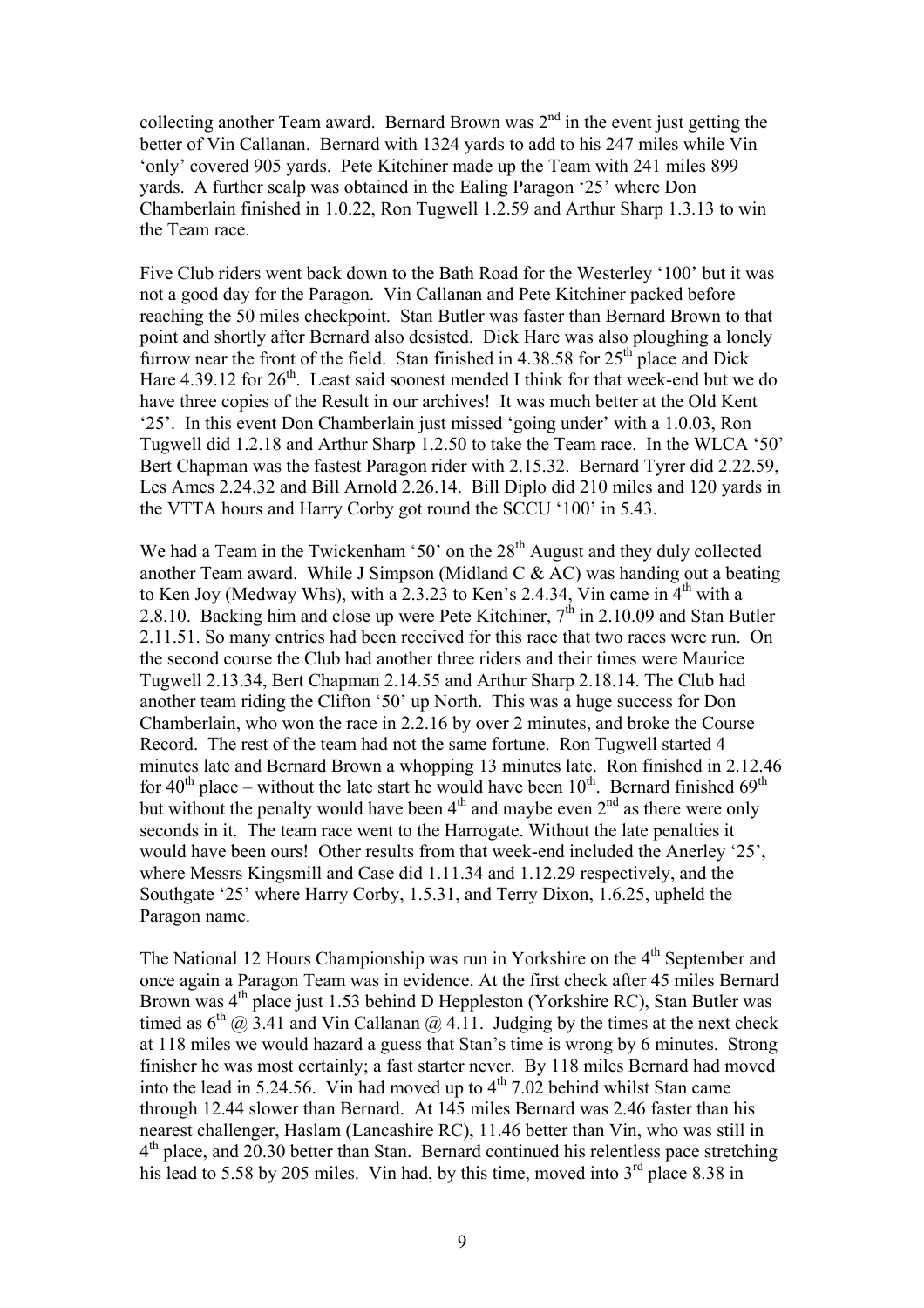arrears whilst Stan was about  $12<sup>th</sup>$  place 27.32 behind. Bernard ran out time with 250.605 miles to win the National Championship and set a new Club Record. Vin held his  $3<sup>rd</sup>$  place with 247.21 whilst Stan moved up to  $10<sup>th</sup>$  with 238.855. This made the Norwood Paragon National Team Champions for 1949 with 736.481 miles.

Lesser mortals rode much shorter distances. In the Leeds Wellington '25' Don Chamberlain finished in 1.1.59 and Maurice Tugwell 1.5.52. All thoughts of Team races went by the by when Ron Tugwell punctured limping in to finish with a 1.13.08. Nearer home the team in the Alton Longmarkers '25' we had five finishers. Cash in 1.10.06, Jack Pearce, 1.10.26, Les Ames 1.10.30, R Knight 1.11.29, and R Kingsmill 1.12.51. In the Redhill '50' Arthur Sharp was our best rider with 2.11.52 followed by Bert Chapman 2.13.19 and Dick Hare 2.19.03. Our Long Distance Hero Bill Diplo completed the North Road 24 hours event with 380 miles.

September  $11<sup>th</sup>$  was SCCU 12 hours and Rotherham Cup day with seven intrepid bike riders to ride the Club 12 hour event. Stan Butler covered the greatest distance with 234.70 miles; Sid Butcher was 2<sup>nd</sup> with 227.26 miles and Dick Hare 3<sup>rd</sup> with 222.90 miles. Cliff Dore won the handicap with 253.09 miles from Harry Corby, 239.11, and Stan Butler, 236.70. In the event proper Stan was  $2<sup>nd</sup>$  behind Quiddington (Dartford Whs), Cliff took the SCCU Handicap as well as the Club version and the Paragon won the Team race with Stan, Sid Butcher and Dick Hare.

Those wanting a lighter diet went down to Kent to ride the Canterbury '25'. There was a very cryptic comment on the Result Card ' While congratulating all prizewinners, we trust that all competitors, despite the "heavy" weather conditions found our event, in the sporting sense, enjoyable.' One must assume heavy rain or thundery conditions but this did not deter the riders – only one non-starter and no nonfinishers in a 72 man field! Nevertheless the Paragon were at their best. Bernard Brown collecting  $2^{nd}$  place with a 1.2.11 ride, Vin Callanan  $4^{th}$  in 1.2.32, Pete Kitchiner  $5<sup>th</sup>$  in 1.2.43 and Maurice Tugwell 1.6.09. The Paragon collected the Team prize. Elsewhere we had a team in the Colchester '25 where Terry Dixon led our lads with a 1.6.04, Bob Corby finished in 1.6.15 and Bill Arnold 1.7.43. Another team was in the  $29<sup>th</sup>$  Wheelers event where Ron Tugwell, 1.3.12 just beat Arthur Sharp, 1.3.33. Don Chamberlain finished in 1.4.39 after a puncture stopped him.

The Old Portlians Tandem '30' on the 18<sup>th</sup> September had three Paragon pairs and whilst they finished  $5<sup>th</sup>$ ,  $8<sup>th</sup>$  and  $11<sup>th</sup>$  they only claimed second Team award. Vin Callanan and Bernard Brown finished in 1.5.26. The Tugwell brothers Ron and Maurice finished in 1.5.42, and Maurice Jeffries and Dan Hadfield 1.6.08. However they did score on the Club Awards. They had all entered for Standard medals and the Club had to pay out for 6 Gold Centre Medals, as the Club Record was broken three times. Maurice Jeffries and Dan Hadfield were first to finish. Ron and Maurice Tugwell crossed the line next then Vin Callanan and Bernard Brown came in with the 1.5.26 ride to put everyone in their place. Quite a good morning! We also had six riders in the ECCA event on the Lower Southend Arterial Road. Best of these was Harry Corby with a 1.4.44, Bob Corby finished in 1.5.26, Bill Arnold 1.8.28, Crawford 1.11.36, Glover 1.13.11 and P Bryant 1.13.13. In the Kingsbury '25' Don Chamberlain was our best man with a 1.1.22 followed by Pete Kitchiner 1.3.20 and Arthur Sharp 1.4.19. Bill Diplo managed a 1.9 in the Bec Veterans event and H Pothcary finished with a 1.12.51 in the Mephisto Middlemarkers '25'. The Juniors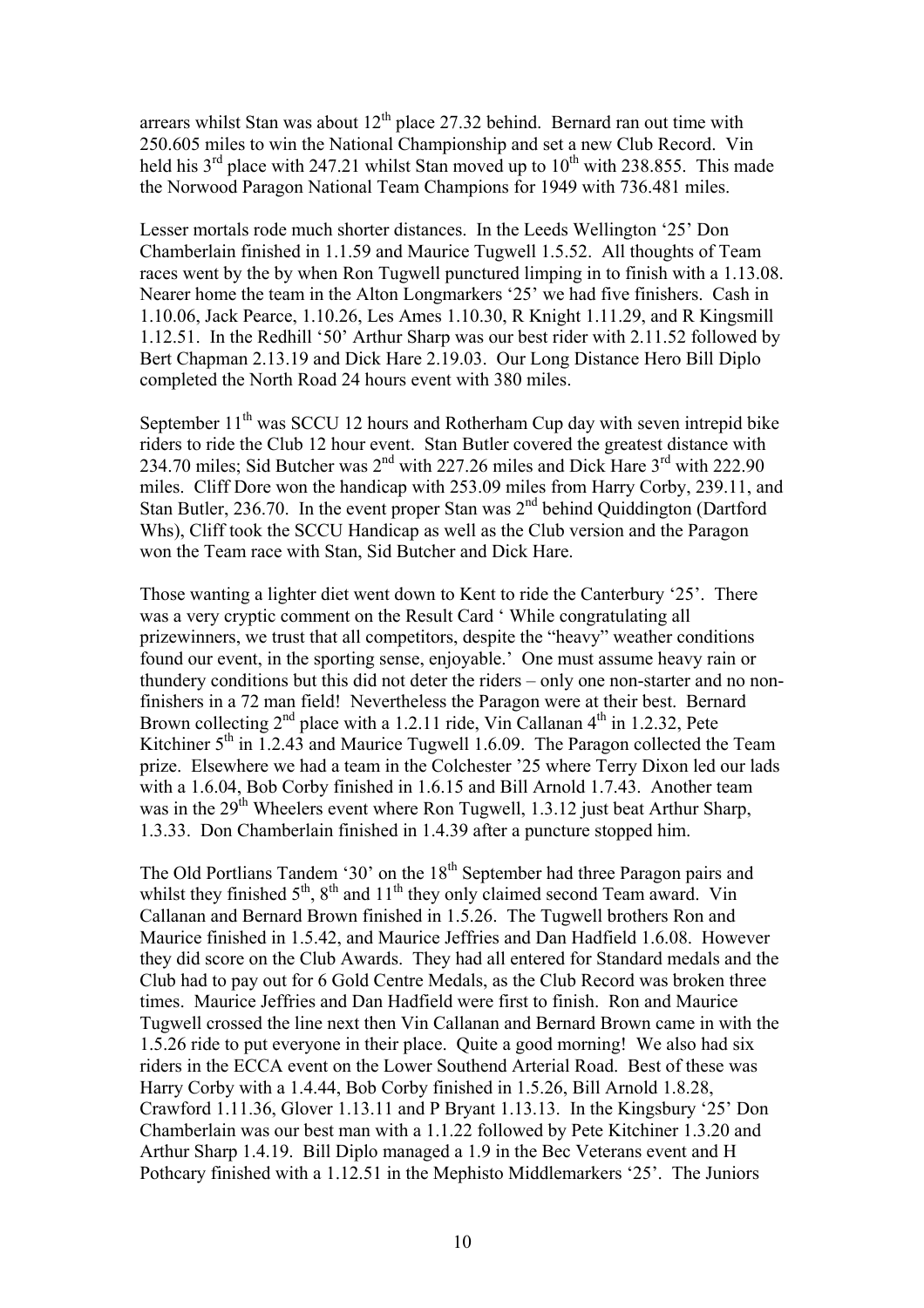were also riding that morning in a '10' miles scratch event. The Result was almost a carbon copy of the first event. K Tooley was again the quickest in 27.52 with R Kingsmill  $2^{nd}$  in 28.58 and H Pothercary  $3^{rd}$  in 29.14.

Three intrepid souls rode the Hounslow '25' on the  $25<sup>th</sup>$  September. Pete Kitchiner 1.2.08 and Maurice Tugwell 1.4.51 finished. Vin Callanan failed to finish but he would have needed a 59-minute ride for the Paragon to win the Team race. Another three went down to Bognor for their '25'. Don Chamberlain was our fastest with 1.0.37, Ron Tugwell finished in 1.3.31 and Arthur Sharp 1.4.26.

The Mayne Cup of 1949 had 51 entries. Forty-three of them started but only 39 finished that leads us to believe it was not a pleasant morning. Maurice Jeffries posted the fastest time of 1.2.34 beating Don Chamberlain by just 2 seconds. Bernard Brown was 3<sup>rd</sup> in 1.3.45 and Messrs Callanan, Tugwell R, Sharp and Hare were in the 1.4 bracket. If the Scratch race was close the handicap for the most coveted Trophy in the Club was even closer. Man of the Day was Stan Lambeth whose 8.30 handicap gave him a time of 1.1.20. In 2<sup>nd</sup> place was E Blake, 1.1.26, Maurice Jeffries was  $3^{rd}$ in 1.1.34 and Harry Corby was  $4<sup>th</sup>$  with 1.1.42. Then there were TEN riders in the next minute! The first 23 riders on Handicap were bunched into 2'39". This is superb handicapping by any stretch of the imagination.

If the Mayne Cup day was bad the Hill Climb was abandoned due to extremely bad weather! This is borne out by the result of the Redmon '30' where only Maurice Jeffries of our team started. He did make amends by finishing in  $3<sup>rd</sup>$  place with a 1.14.44.

In further contrast about 50 riders took part in the freewheel Competition that was won by Dick Hare.

The Club Champions for 1949 were

Road Championship Plaque -  $1<sup>st</sup>$  Bernard Brown,  $2<sup>nd</sup>$  Vin Callanan and  $3<sup>rd</sup>$  Pete Kitchiner.

Track Championship Plaque –  $1<sup>st</sup>$  Len Hart,  $2<sup>nd</sup>$  Maurice Jeffries and  $3<sup>rd</sup>$  Johnny Dennis. Club Events Champion was Sid Butcher

Time Trials won – Vin Callanan – SCCU '25', Kingsdale '50', Club Open '50' and Calleva '100'. George Nightingale– Oxonian '25', Don Chamberlain – Alton '30', Basingstoke '25', Bellingham '25', Folkestone '25', Gainsford '50' and Clifton '50'. Bernard Brown – 'only' the National Championship 12 hours.

Club Records broken – George Nightingale – 30 miles – now 1.13.36. Maurice Jeffries and Dan Hadfield – Tandem '30' 1.6.08 Ron and Maurice Tugwell – Tandem '30' – 1.5.42. Vin Callanan and Bernard Brown – Tandem '30' – 1.5.26. Bernard Brown 12 hours – now 250.605 miles Dick Hare  $-24$  hours  $-$  now 420.734.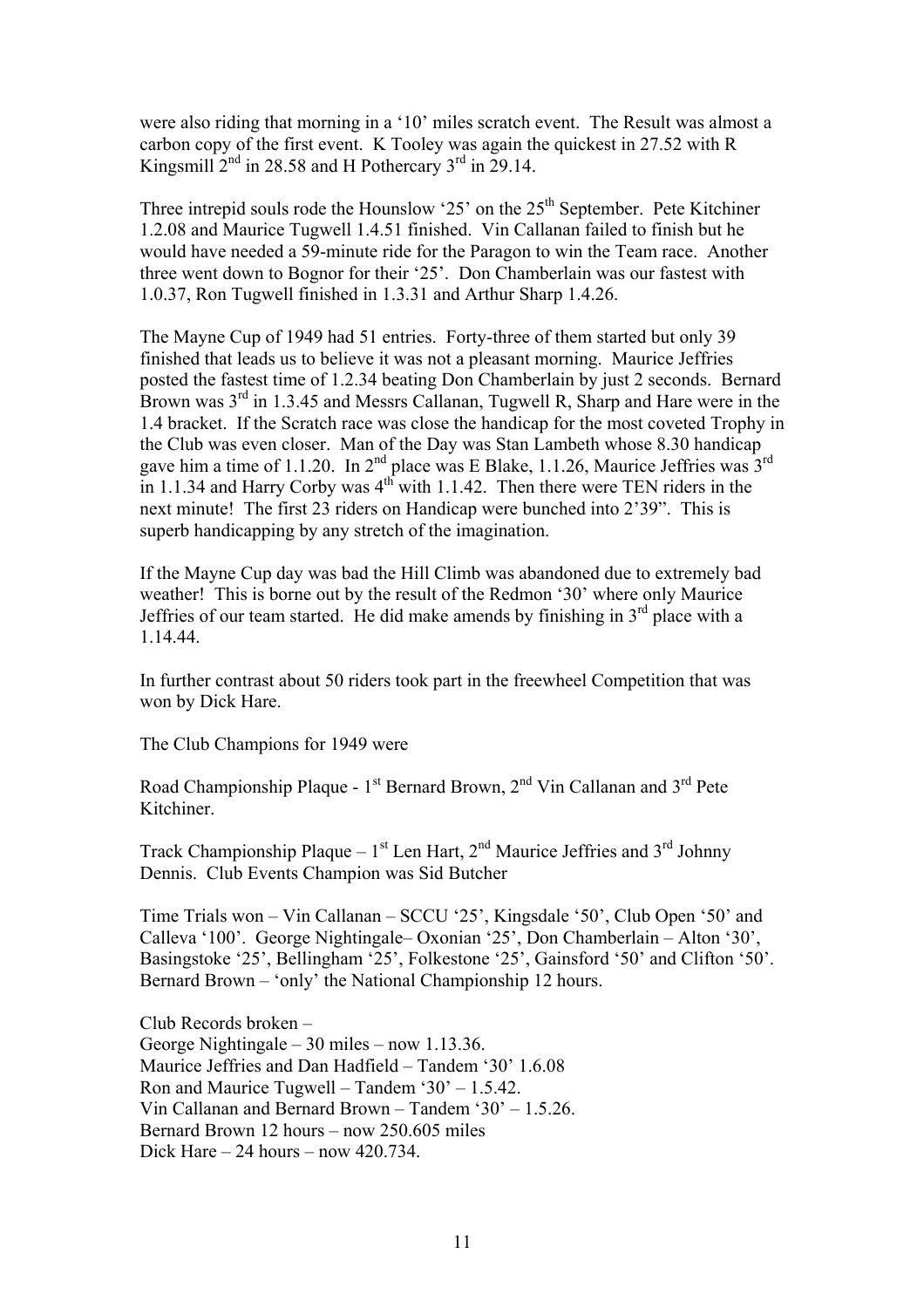Competition Team Record for 30 miles (Chamberlain, Nightingale and R Tugwell) 3.42.42.

National Championship 12 hours Team –(Brown Callanan and Butler) 736.412 miles SCCU BAR Team (Butler, Hare and Butcher).

The BBAR Team's average speed was higher than the winners of last year – but the Paragon still came  $2<sup>nd</sup>$  as the Medway Whs also went quicker!

Spare a thought for Messrs Brown, Chamberlain and Tugwell R who actually broke the Team Competition Record, if one counts the riding time only, in the Clifton '50'. Unfortunately they lost their way and started late and so collected various time penalties that put pay to that ambition.

Please note that 29 Team races were won during the season.

The Track Squad won the London Centre 4000m Team Pursuit in a time of 4.58.8 an unheard of time for a Club Team. Those that rode in the various rounds were – Maurice Jeffries, Tom McNulty, Jock Proctor, Len Hart, George Nightingale and John Dennis. (The first four rode the Final) In a round of the National Championship the Team broke the Track record with 5.11 at Portsmouth. The Final was run at Coventry a track that one needed to have been born on to ride at any speed. The trackmen of the day reckoned it was like riding round one of those old nickel 3d pieces with eight sides. One had almost to turn on the corners rather than lean into it. Also the Rovers had Tommy Godwin at the height of his fitness. So we lost by 3 seconds. In the London Track League the Paragon finished equal  $1<sup>st</sup>$  with the Poly but lost out on raced points.

John Dennis and Jack Haggerty - London Centre Tandem Champs Ron and Maurice Tugwell - Surrey Tandem Champs. George Nightingalel  $I<sup>st</sup>$  and Ron Stretton  $2<sup>nd</sup>$  in Surrey 4000m Champs Pete Smith won the WLCA 10 miles Champion and Dunlop Novices Cup. Len Hart equalled National Record for 440 yards F/S Tandem paced. Ron Stretton had 8 first places.

At the end of 1949 Club Records were 25 miles Don Chamberlain 59.43 30 milesDon Chamberlain 1.12.45 50 miles Don Chamberlain 2.2.16 100 miles Bernard Brown 4.21.20 12 hours Bernard Brown 250.605 24 hours Dick Hare 420.734 Tandem 30 miles Nightingale and Chamberlain 1.4.23 50 miles Callanan and Brown 1.50.52 100 miles Callanan and Brown 3.53.08 12 hours Jimmy Dicks and Ernie Iles 240.5 **Tricycle** 25 miles W.S. Jones 1.12.40 50 miles Eric Godman 2.32.47 100 miles Eric Godman 5.38.58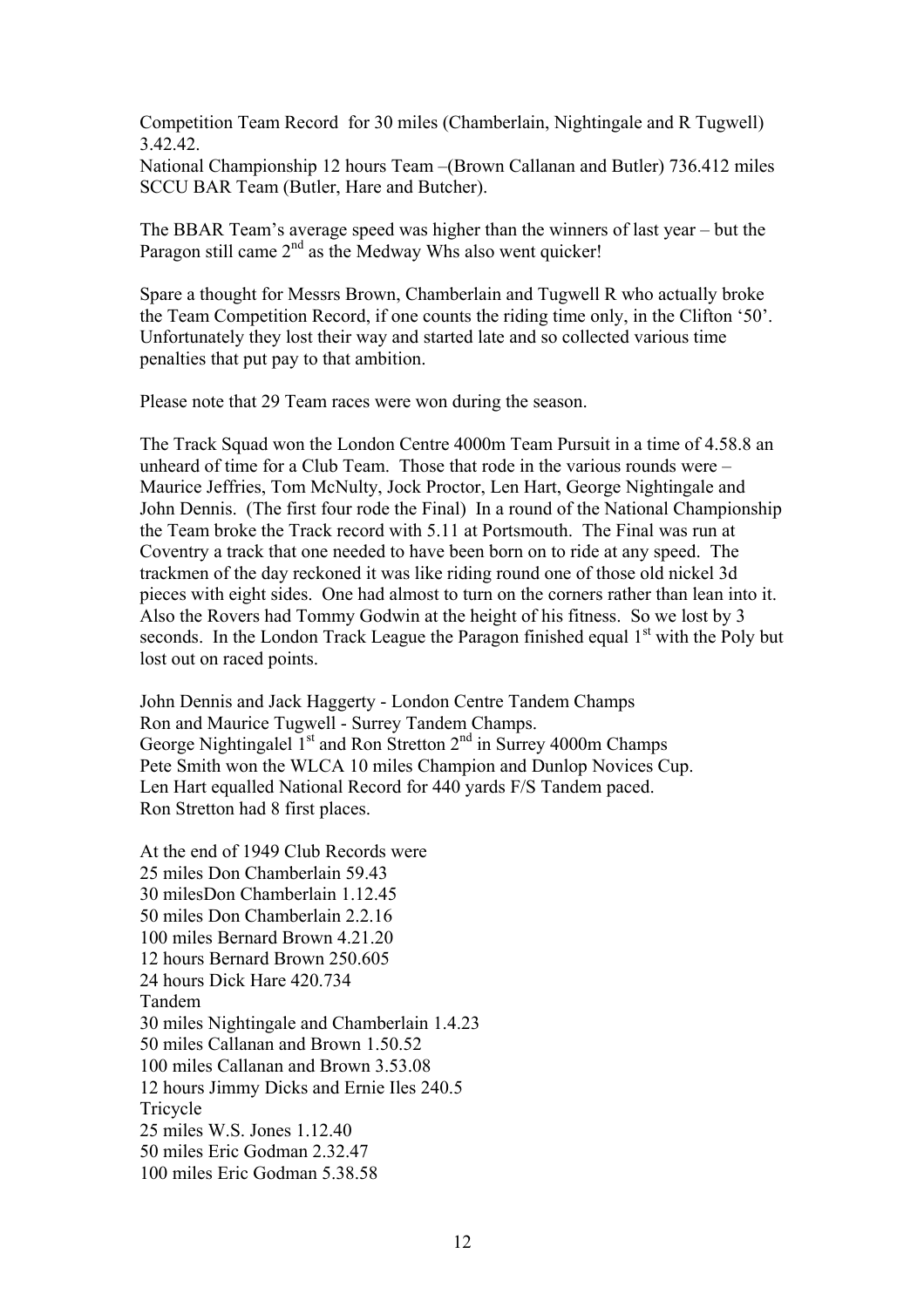## **Club Time Trial Results**

|                  | <b>Scratch Result</b> | 25 h/c             |                       | <b>Handicap Result</b> |               |                    |
|------------------|-----------------------|--------------------|-----------------------|------------------------|---------------|--------------------|
|                  |                       | <b>Medium Gear</b> |                       |                        |               |                    |
| 31               | Entries               | 13.3.49            |                       |                        |               |                    |
| 27               | <b>Starters</b>       |                    |                       |                        |               |                    |
| 25               | Finishers             |                    |                       |                        |               |                    |
|                  |                       |                    |                       |                        |               |                    |
| $\mathbf{1}$     | Chamberlain D         | 1.04.57            | 1                     | Morrison A             | 9.30          | 1.01.16            |
| $\overline{2}$   | Jeffries M            | 1.05.37            | $\overline{2}$        | Knight R               | 10.30         | 1.01.26            |
| 3                | <b>Tugwell M</b>      | 1.07.19            | 3                     | <b>Tugwell M</b>       | 5.45          | 1.01.34            |
| 4                | Dawson D              | 1.07.25            | 4                     | Croft <sub>R</sub>     | 5.15          | 1.03.37            |
| 5                | <b>Stretton R</b>     | 1.07.37            | 5                     | Dawson D               | 3.30          | 1.03.55            |
| 6                | Cooke J               | 1.08.26            | 6                     | Cooke J                | 4.30          | 1.03.56            |
| $\overline{7}$   | Croft <sub>R</sub>    | 1.08.52            | 7                     | Jeffries M             | 1.30          | 1.04.07            |
| 8                | Hare R                | 1.09.11            | 8                     | <b>Stretton R</b>      | 3.15          | 1.04.22            |
| $\boldsymbol{9}$ | Vallack J             | 1.10.17            | 9                     | Chamberlain D          | Scratch       | 1.04.57            |
| 10               | Morrison A            | 1.10.46            | 10                    | Dixon P                | 5.30          | 1.05.55            |
| 11               | Dixon P               | 1.11.25            | 11                    | Hare R                 | 3.00          | 1.06.11            |
| 12               | Corby H               | 1.11.45            | 12                    | Arnold W               | 7.00          | 1.06.16            |
| 13               | Knight R              | 1.11.56            | 13                    | Bowden D               | 8.00          | 1.06.35            |
| 14               | Tyrer B               | 1.12.29            | 14                    | Sisley F               | 7.15          | 1.06.39            |
| 15               | Smith P               | 1.13.11            | 15                    | Smith P                | 4.15          | 1.08.56            |
| 16               | Arnold W              | 1.13.16            | 16                    | Hopkins A              | 11.00         | 1.09.21            |
| 17               | Sisley F              | 1.13.54            | 17                    | Lambeth S              | 5.30          | 1.09.46            |
| 18               | Bowden D              | 1.14.35            | 18                    | Rickard F              | 5.00          | 1.09.53            |
| 19               | <b>Rickard F</b>      | 1.14.53            | 19                    | <b>Tootley K</b>       | 4.45          | 1.11.58            |
| 20               | Lambeth S             | 1.15.16            | 20                    | Frankland E            | 5.15          | 1.16.37            |
| 21               | <b>Tootley K</b>      | 1.16.43            |                       | Forest K               |               | T.T.               |
| 22               | Corby R               | 1.17.44            |                       | Vallack J              |               | T.T.               |
| 23               | Hopkins A             | 1.20.21            |                       | Corby H                |               | T.T.               |
| 24               | Frankland E           | 1.21.52            |                       | Tyrer B                |               | T.T.               |
| 25               | Forest K              | 1.21.53            |                       | Corby R                |               | T.T.               |
|                  |                       |                    |                       |                        |               |                    |
|                  | <b>Scratch Result</b> | 25 h/c             |                       | <b>Handicap Result</b> |               |                    |
|                  |                       | 24.4.49            |                       |                        |               |                    |
| 28               | Entries               |                    |                       |                        |               |                    |
| 26               | <b>Starters</b>       |                    |                       |                        |               |                    |
| $\overline{26}$  | Finishers             |                    |                       |                        |               |                    |
|                  |                       |                    |                       |                        |               |                    |
| 1                | <b>Tugwell R</b>      | 1.04.20            | 1                     | Corby R                | 9.30          | 1.01.49            |
| $\overline{c}$   | Hare R                | 1.05.11            | $\overline{2}$        | Hare R                 | 1.30          | 1.03.41            |
| 3                | Chapman H             | 1.06.19            | 3                     | Lambeth S              | 9.00          | 1.03.55            |
| 4                | <b>Butler SM</b>      | 1.07.07            | 4                     | Corby H                | 4.45          | 1.04.02            |
| 5                | <b>Tugwell M</b>      | 1.07.11            | 5                     | <b>Tugwell M</b>       | 3.15          | 1.04.11            |
| 6                | <b>Butcher S</b>      | 1.07.41            | 6                     | <b>Tugwell R</b>       | Scratch       | 1.04.20            |
| $\overline{7}$   | Corby H               | 1.08.47            | 7                     | Dixon P                | 7.00          | 1.04.25            |
| 8                | Corry D               | 1.08.55            | 8                     | <b>Butcher S</b>       | 3.00          | 1.04.26            |
| 9                | Arnold W              | 1.09.04            | 9                     | Arnold W               | 4.30          | 1.04.34            |
| 10               | Forest K              | 1.09.18            | 10                    | Morrison A             | 7.00          | 1.04.56            |
| 11               | Patmore H             | 1.09.27            | 11                    | Chapman H              | 1.00          | 1.05.19            |
| 12               | Tyrer B               | 1.10.53            | 12 <sup>°</sup>       | Knight R               | 7.00          | 1.05.23            |
| 13<br>14         | Corby R<br>Dixon P    | 1.11.19            | 13                    | <b>Butler SM</b>       | 1.30          | 1.05.37            |
| 15               | Morrison A            | 1.11.25<br>1.11.56 | 14<br>15 <sub>1</sub> | Hopkins A<br>Patmore H | 10.00<br>2.30 | 1.05.56<br>1.06.57 |
| 16               | Sisley F              | 1.12.13            | 16                    | Sisley F               | 5.15          | 1.06.58            |
| 17               | Taylor G              | 1.12.16            | 17                    | Tyrer B                | 3.45          | 1.07.08            |
|                  |                       |                    |                       |                        |               |                    |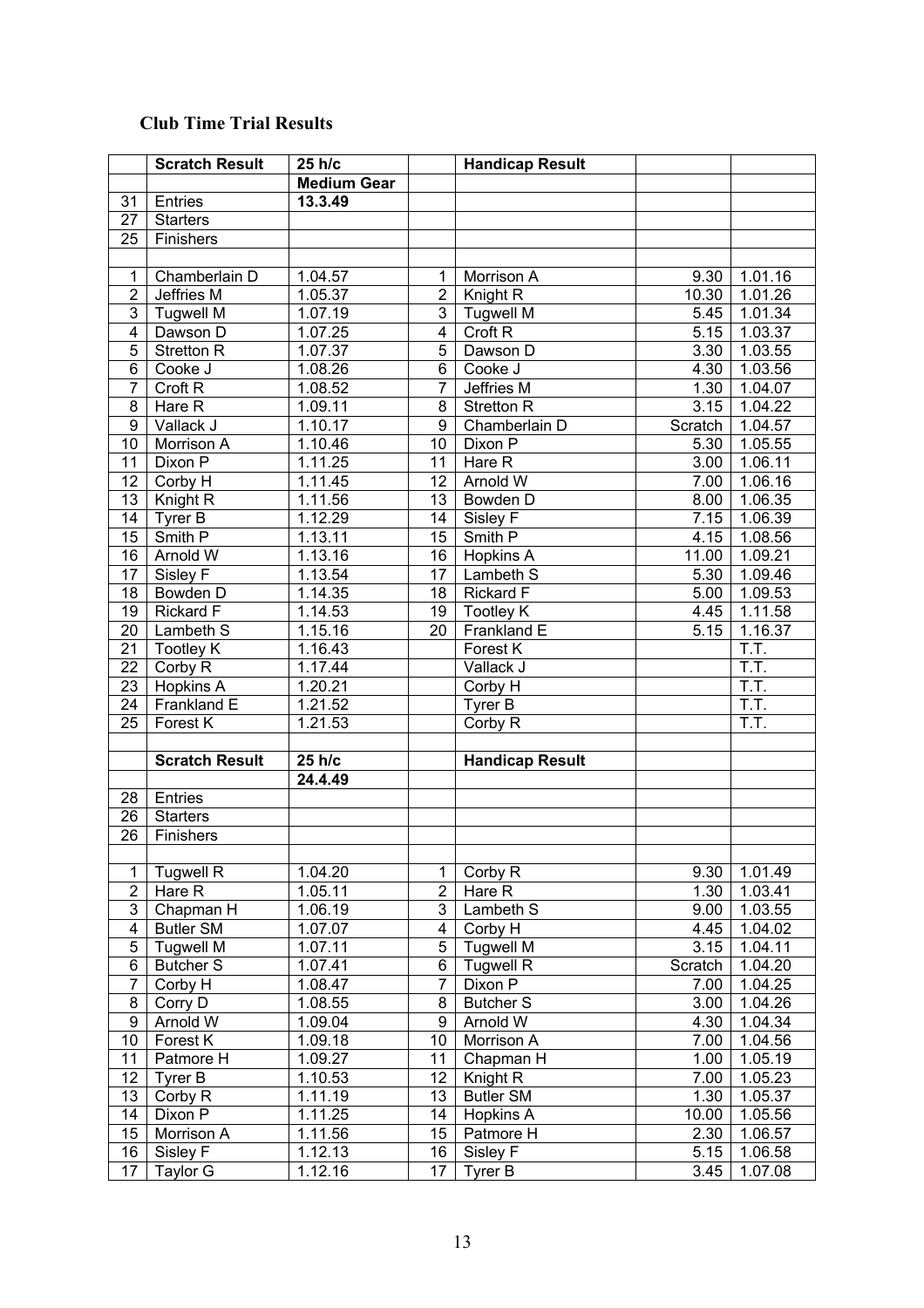| 18                  | Godfrey D             | 1.12.19            | 18              | Taylor G                  | 5.00                     | 1.07.16              |
|---------------------|-----------------------|--------------------|-----------------|---------------------------|--------------------------|----------------------|
| 19                  | Knight R              | 1.12.23            | 19              | Godfrey D                 | 5.00                     | 1.07.19              |
| 20                  | Lambeth S             | 1.12.55            | 20              | Corry D                   | 1.00                     | 1.07.55              |
| 21                  | <b>Hopkins A</b>      | 1.15.56            | 21              | <b>Blake D</b>            | 9.00                     | 1.08.13              |
| 22                  | Diplo J               | 1.16.28            | 22              | Lathwell E                | 7.00                     | 1.09.46              |
| $\overline{23}$     | Lathwell E            | 1.16.46            | 23              | Croft <sub>R</sub>        | $\overline{3.00}$        | 1.14.47              |
| 24                  | <b>Blake D</b>        | 1.17.13            | 24              | Diplo J                   | 1.30                     | 1.14.58              |
| 25                  | Croft <sub>R</sub>    | 1.17.47            | 25              | <b>Hill A</b>             | $\overline{5.00}$        | 1.15.27              |
| 26                  | Hill A                | 1.20.27            |                 | Forest K                  |                          | T.T.                 |
|                     |                       |                    |                 |                           |                          |                      |
|                     | <b>Scratch Result</b> | 30 h/c             |                 | <b>Handicap Result</b>    |                          |                      |
|                     |                       |                    |                 | <b>Dave London Trophy</b> |                          |                      |
| 30                  | Entries               |                    |                 |                           |                          |                      |
| 29                  | <b>Starters</b>       |                    |                 |                           |                          |                      |
| 28                  | Finishers             |                    |                 |                           |                          |                      |
|                     |                       |                    |                 |                           |                          |                      |
| 1                   | Nightingale G         | 1.13.36            | $\mathbf{1}$    | Godfrey D                 | 10.00                    | 1.10.50              |
| $\overline{2}$      | Chamberlain D         | 1.14.29            | $\overline{2}$  | Dixon P                   | 9.30                     | 1.11.36              |
| $\overline{3}$      | Hare R                | 1.15.27            | $\overline{3}$  | Lathwell E                | 14.00                    | 1.11.42              |
|                     |                       |                    |                 | Croft <sub>R</sub>        |                          |                      |
| 4<br>$\overline{5}$ | <b>Tugwell R</b>      | 1.16.32<br>1.16.54 | 4<br>5          | <b>Butcher S</b>          | 7.00<br>$\frac{1}{7.00}$ | 1.12.00<br>1.12.13   |
| $\overline{6}$      | Chapman H             |                    | 6               |                           | 5.45                     |                      |
| $\overline{7}$      | Diplo J               | 1.17.30            | $\overline{7}$  | Corby R                   |                          | 1.12.19              |
|                     | Corby R               | 1.18.04            |                 | Pearce J                  | 9.30                     | 1.12.20              |
| $\overline{8}$      | <b>Butler SM</b>      | 1.18.05            | 8               | Hare R                    | $\overline{3.00}$        | 1.12.27              |
| $\overline{9}$      | Smith P               | 1.18.07            | 9               | Arnold W                  | 8.30                     | 1.12.52              |
| 10                  | Croft <sub>R</sub>    | 1.19.00            | 10              | Chapman H                 | 4.00                     | 1.12.54              |
| 11                  | <b>Butcher S</b>      | 1.19.13            | 11              | Taylor G                  | 10.30                    | $\overline{1.13.02}$ |
| 12                  | Hadfield D            | 1.19.32            | 12              | Vallack J                 | 7.00                     | 1.13.10              |
| 13                  | Vallack J             | 1.20.10            | 13              | Ames G                    | 10.00                    | 1.13.27              |
| 14                  | Cooke J               | 1.20.42            | 14              | Chamberlain D             | 1.00                     | 1.13.29              |
| 15                  | Godfrey D             | 1.20.50            | 15              | Diplo J                   | 4.00                     | 1.13.30              |
| 16                  | <b>Tugwell M</b>      | 1.21.00            | 16              | Nightingale G             | Scratch                  | 1.13.36              |
| 17                  | Dixon P               | 1.21.06            | 17              | Frankland E               | 8.00                     | 1.14.12              |
| 18                  | Arnold W              | 1.21.23            | 18              | Sisley F                  | 10.00                    | 1.14.27              |
| 19                  | Pearce J              | 1.21.50            | 19              | <b>Tugwell R</b>          | 2.00                     | 1.14.32              |
| 20                  | Frankland E           | 1.22.12            | 20              | <b>Butler SM</b>          | $\overline{3.00}$        | 1.15.05              |
| 21                  | Ames G                | 1.23.22            | 21              | <b>Hopkins A</b>          | 11.30                    | 1.15.08              |
| $\overline{22}$     | Taylor G              | 1.23.27            | $\overline{22}$ | Tyrer B                   |                          | $9.00$   1.15.13     |
| 23                  | Tyrer B               | 1.24.13            | 23              | <b>Tugwell M</b>          | 5.30                     | 1.15.30              |
| 24                  | Sisley $\overline{F}$ | 1.24.27            | 24              | Cooke J                   | 4.00                     | 1.16.42              |
| 25                  | Lathwell E            | 1.25.42            | 25              | Kingsmill R               | 12.00                    | 1.20.17              |
| 26                  | <b>Hopkins A</b>      | 1.26.38            | 26              | Pothercary H              | 12.00                    | 1.20.57              |
| 27                  | Kingsmill R           | 1.32.17            |                 | Smith $\overline{P}$      |                          | <b>T.T.G5</b>        |
| 28                  | Pothercary H          | 1.32.57            |                 | Hadfield D                |                          | Ī.T.                 |
|                     |                       |                    |                 |                           |                          |                      |
|                     | <b>Scratch Result</b> | 50 h/c             |                 | <b>Handicap Result</b>    |                          |                      |
|                     |                       | 5.6.49             |                 | <b>Fryco Cup</b>          |                          |                      |
| 20                  | Entries               |                    |                 |                           |                          |                      |
| 17                  | <b>Starters</b>       |                    |                 |                           |                          |                      |
| 12                  | Finishers             |                    |                 |                           |                          |                      |
|                     |                       |                    |                 |                           |                          |                      |
| $\mathbf{1}$        | Chapman H             | 2.16.52            | 1               | <b>Tugwell M</b>          | 13.00                    | 2.09.31              |
| $\overline{2}$      | Corby H               | 2.19.19            | $\overline{2}$  | Corby H                   | 9.00                     | 2.10.19              |
| $\overline{3}$      | <b>Butcher S</b>      | 2.22.10            | 3 <sup>1</sup>  | Knight R                  | 16.00                    | 2.10.32              |
| 4                   | <b>Tugwell M</b>      | 2.22.31            | $\overline{4}$  | Chapman H                 | 4.30                     | 2.12.22              |
| $\overline{5}$      | Croft R               | 2.23.44            | 5               | Croft <sub>R</sub>        | 10.00                    | 2.13.44              |
| 6                   | Knight R              | 2.26.32            | 6               | <b>Butcher S</b>          | 7.00                     | 2.15.10              |
| $\overline{7}$      | Sisley F              | 2.30.18            | $\overline{7}$  | Sisley F                  | 14.00                    | 2.16.18              |
|                     |                       |                    |                 |                           |                          |                      |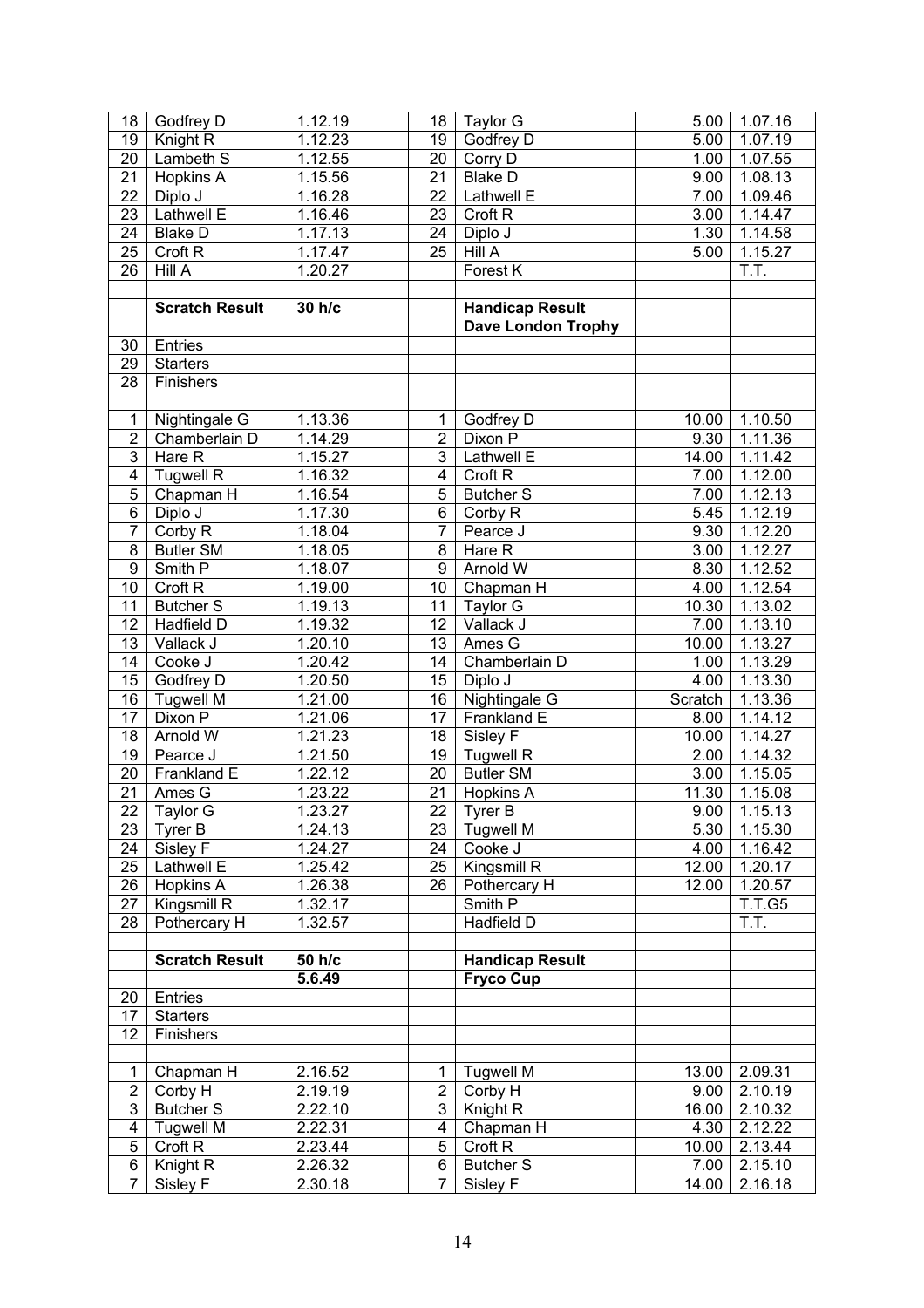| 8                                | Tyrer B                        | 2.30.44              | 8                             | Lathwell E             | 16.00      | $2.16.\overline{43}$ |
|----------------------------------|--------------------------------|----------------------|-------------------------------|------------------------|------------|----------------------|
| $\overline{9}$                   | Lathwell E                     | 2.32.43              | 9                             | Tyrer B                | 13.00      | 2.17.44              |
| $\overline{10}$                  | Arnold W                       | 2.34.21              | 10 <sup>1</sup>               | Lambeth S              |            | 12.00 2.22.55        |
| $\overline{11}$                  | Lambeth S                      | 2.34.55              | 11                            | Arnold W               |            | 11.00 2.23.21        |
| 12                               | Hill A                         | 2.54.29              | 12 <sup>2</sup>               | Hill A                 | 12.00      | 2.42.29              |
|                                  |                                |                      |                               |                        |            |                      |
|                                  | <b>Scratch Result</b>          | 10 Scr               |                               |                        |            |                      |
|                                  |                                | Junior               |                               |                        |            |                      |
| 4                                | Entries                        | 19.6.49              | $\overline{4}$                |                        |            |                      |
| 4                                | <b>Starters</b>                |                      | $\overline{4}$                |                        |            |                      |
| 4                                | Finishers                      |                      | $\overline{\mathbf{4}}$       |                        |            |                      |
|                                  |                                |                      |                               |                        |            |                      |
| 1<br>$\overline{2}$              | <b>Tooley K</b><br>Kingsmill R | 25.52                | $\mathbf 1$<br>$\overline{2}$ |                        |            |                      |
| $\overline{3}$                   | Pothercary H                   | 28.12<br>30.10       | $\overline{3}$                |                        |            |                      |
| $\overline{4}$                   | Fishwick A                     | 32.34                | $\overline{4}$                |                        |            |                      |
|                                  |                                |                      |                               |                        |            |                      |
|                                  | <b>Scratch Result</b>          | 100 h/c              |                               | <b>Handicap Result</b> |            |                      |
|                                  |                                | 23.7.49              |                               | <b>Goss Green Cup</b>  |            |                      |
| 6                                | Entries                        |                      |                               |                        |            |                      |
| 6                                | <b>Starters</b>                |                      |                               |                        |            |                      |
| $\overline{6}$                   | Finishers                      |                      |                               |                        |            |                      |
|                                  |                                |                      |                               |                        |            |                      |
| 1                                | <b>Butler SM</b>               | 4.39.22              | $\mathbf{1}$                  | <b>Butcher S</b>       | No H'icap  |                      |
| $\overline{2}$                   | Hare R                         | 4.44.19              |                               | <b>Butler SM</b>       | allowances |                      |
| $\overline{3}$                   | <b>Butcher S</b>               | 4.45.42              |                               | Hare R                 | or         |                      |
| 4                                | Vallack J                      | 4.54.00              |                               | Vallack J              | times      |                      |
| $\overline{5}$                   | Tyrer B                        | 5.09.47              |                               | Tyrer B                | recorded.  |                      |
| $\overline{6}$                   | Lambeth S                      | $\overline{5.23.00}$ |                               | Lambeth S              |            |                      |
|                                  |                                |                      |                               |                        |            |                      |
|                                  |                                |                      |                               |                        |            |                      |
|                                  | <b>Scratch Result</b>          | 25 Scr               |                               |                        |            |                      |
|                                  |                                | 14.8.49              |                               |                        |            |                      |
| 22                               | <b>Entries</b>                 |                      |                               |                        |            |                      |
| 18                               | <b>Starters</b>                |                      |                               |                        |            |                      |
| 16                               | Finishers                      |                      |                               |                        |            |                      |
|                                  |                                |                      |                               |                        |            |                      |
| $\mathbf{1}$                     | <b>Butler SM</b>               | 1.04.45              |                               |                        |            |                      |
| $\overline{2}$                   | Dixon P                        | 1.06.26              |                               |                        |            |                      |
| $\overline{3}$                   | Patmore H                      | 1.06.39              |                               |                        |            |                      |
| 4                                | Corby R                        | 1.06.44              |                               |                        |            |                      |
| $\overline{5}$<br>$\overline{6}$ | Vallack J<br>Arnold W          | 1.07.22              |                               |                        |            |                      |
| $\overline{7}$                   | Corby H                        | 1.07.42<br>1.08.04   |                               |                        |            |                      |
| $\bf 8$                          | Tyrer B                        | 1.08.09              |                               |                        |            |                      |
| $\overline{9}$                   | Taylor G                       | 1.08.18              |                               |                        |            |                      |
| 10                               | Pearce J                       | 1.08.46              |                               |                        |            |                      |
| 11                               | Lambeth S                      | 1.09.51              |                               |                        |            |                      |
| 12                               | Pothercary H                   | 1.09.56              |                               |                        |            |                      |
| 13                               | Case S                         | 1.10.53              |                               |                        |            |                      |
| 14                               | Warden R                       | 1.11.15              |                               |                        |            |                      |
| 15                               | Sisley F                       | 1.11.32              |                               |                        |            |                      |
| 16                               | Lathwell E                     | 1.12.28              |                               |                        |            |                      |
|                                  |                                |                      |                               |                        |            |                      |
|                                  | <b>Scratch Result</b>          | 12 hours             |                               | <b>Handicap Result</b> |            |                      |
|                                  |                                | h/c                  |                               | <b>Rotherham Cup</b>   |            |                      |
| 7                                | Entries                        | 11.9.49              |                               |                        |            |                      |
| $\overline{7}$<br>$\overline{7}$ | <b>Starters</b><br>Finishers   |                      |                               |                        |            |                      |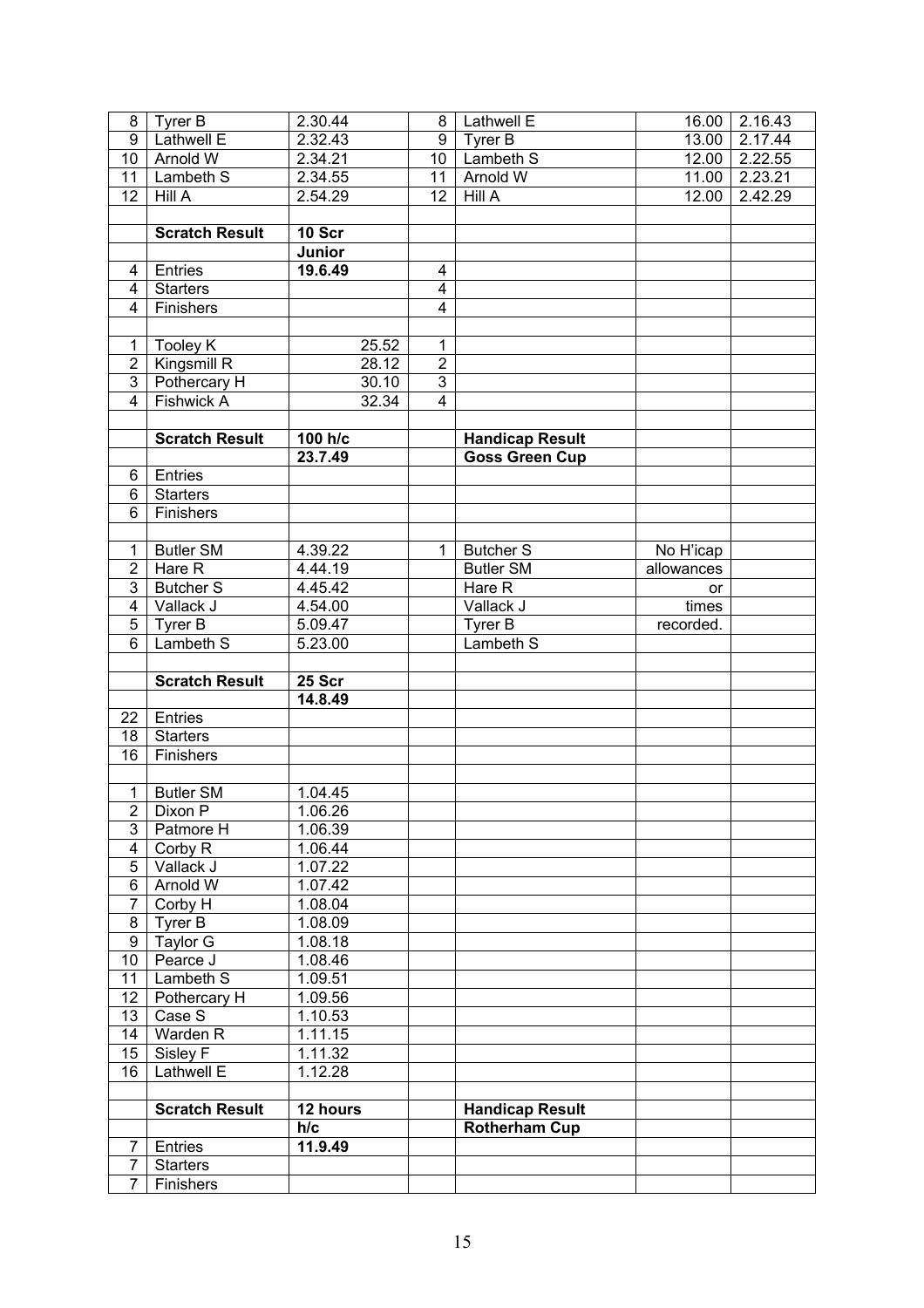| 1                       | <b>Butler SM</b>      | 234.70              | 1                | Dore C                 | 32.00       | 253.09        |
|-------------------------|-----------------------|---------------------|------------------|------------------------|-------------|---------------|
| $\overline{2}$          | <b>Butcher S</b>      | 227.26              | $\overline{2}$   | Corby H                | 21.00       | 239.11        |
| $\overline{3}$          | Hare $\overline{R}$   | 222.90              | $\overline{3}$   | <b>Butler SM</b>       | 2.00        | 236.70        |
| $\overline{4}$          | Dore C                | 221.09              | $\overline{4}$   | <b>Butcher S</b>       | 7.00        | 234.26        |
| 5                       | Corby H               | $2\overline{18.11}$ | 5                | Hare $\overline{R}$    | 10.00       | 232.90        |
| $\overline{6}$          | Diplo W               | 210.07              | 6                | Knight R               | 23.00       | 227.51        |
| $\overline{7}$          | Knight R              | 204.51              |                  | Diplo W                | <b>VTTA</b> |               |
|                         |                       |                     |                  |                        |             |               |
|                         |                       |                     |                  |                        |             |               |
|                         |                       |                     |                  |                        |             |               |
|                         | <b>Scratch Result</b> | <b>30 Scr</b>       |                  |                        |             |               |
|                         |                       | <b>Tandem</b>       |                  |                        |             |               |
| 6                       | Entries               | 25.9.49             |                  |                        |             |               |
| 6                       | <b>Starters</b>       |                     |                  |                        |             |               |
| $\overline{6}$          | Finishers             |                     |                  |                        |             |               |
|                         |                       |                     |                  |                        |             |               |
| 1                       | Jeffries/Hadfield     | 1.06.08             | ###              | <b>CLUB RECORD</b>     |             |               |
| $\overline{2}$          | Tugwell R & M         | 1.05.43             | ###              | <b>CLUB RECORD</b>     |             |               |
| $\overline{3}$          | Callanan/Brown        | 1.05.26             | ###              | <b>CLUB RECORD</b>     |             |               |
|                         |                       |                     |                  |                        |             |               |
|                         | <b>Scratch Result</b> | 10 Scr              |                  |                        |             |               |
|                         |                       | <b>Junior</b>       |                  |                        |             |               |
|                         | Entries               |                     |                  |                        |             |               |
| 4                       |                       | 25.9.49             |                  |                        |             |               |
| $\overline{4}$          | <b>Starters</b>       |                     |                  |                        |             |               |
| 4                       | Finishers             |                     |                  |                        |             |               |
|                         |                       |                     |                  |                        |             |               |
| 1                       | <b>Tooley K</b>       | 27.52               |                  |                        |             |               |
| $\overline{2}$          | Kingsmill R           | 28.58               |                  |                        |             |               |
|                         |                       |                     |                  |                        |             |               |
| $\overline{3}$          | Pothercary H          | 29.14               |                  |                        |             |               |
| $\overline{4}$          | <b>Fishwick A</b>     | 34.19               |                  |                        |             |               |
|                         |                       |                     |                  |                        |             |               |
|                         | <b>Scratch Result</b> | 50 h/c              |                  | <b>Handicap Result</b> |             |               |
|                         |                       |                     |                  | <b>Moon Trophy</b>     |             |               |
| 15                      | Entries               |                     |                  |                        |             |               |
| $\overline{13}$         | <b>Starters</b>       |                     |                  |                        |             |               |
| $\overline{12}$         | Finishers             |                     |                  |                        |             |               |
|                         |                       |                     |                  |                        |             |               |
| 1                       | Hare R                | 2.13.00             | $\mathbf 1$      | Lambeth S              |             | 21.30 2.04.30 |
| $\overline{2}$          | <b>Butcher S</b>      | 2.15.34             | 2 <sup>1</sup>   | Knight <sub>R</sub>    | 15.30       | 2.05.36       |
| $\overline{3}$          | Vallack J             | 2.17.27             | 3 <sup>1</sup>   | Diplo W                | 23.30       | 2.08.18       |
| $\overline{\mathbf{4}}$ | Knight R              | 2.21.06             | $\overline{4}$   | <b>Butcher S</b>       | 6.00        | 2.09.34       |
| 5                       | Lambeth S             | 2.26.00             | 5 <sup>5</sup>   | Lathwell E             | 16.30       | 2.10.33       |
| 6                       | Dore C                | 2.26.48             | 6                | Vallack J              | 6.30        | 2.10.57       |
| $\overline{7}$          | Corby R               | 2.26.49             | $\overline{7}$   | Hare R                 | 1.45        | 2.11.15       |
| 8                       | Lathwell E            | 2.27.03             | 8                | Dore C                 | 15.30       | 2.11.18       |
| $\boldsymbol{9}$        | Sisley F              | 2.28.50             | 9                | Corby R                | 12.30       | 2.14.19       |
| 10                      | Diplo J               | 2.31.10             | 10 <sup>1</sup>  | Sisley F               | 13.30       | 2.15.20       |
| 11                      | Croft <sub>R</sub>    | 2.31.23             | 11               | Croft <sub>R</sub>     | 10.30       | 2.20.53       |
| 12                      | Diplo W               | 2.31.48             | 12 <sup>12</sup> | Diplo J                | 9.30        | 2.21.49       |
|                         |                       |                     |                  |                        |             |               |
|                         | <b>Hill Climb</b>     |                     |                  |                        |             |               |
|                         | Abandoned             |                     |                  |                        |             |               |
|                         | <b>Bad Weather!</b>   |                     |                  |                        |             |               |
|                         |                       |                     |                  |                        |             |               |
|                         |                       |                     |                  |                        |             |               |
|                         |                       |                     |                  |                        |             |               |